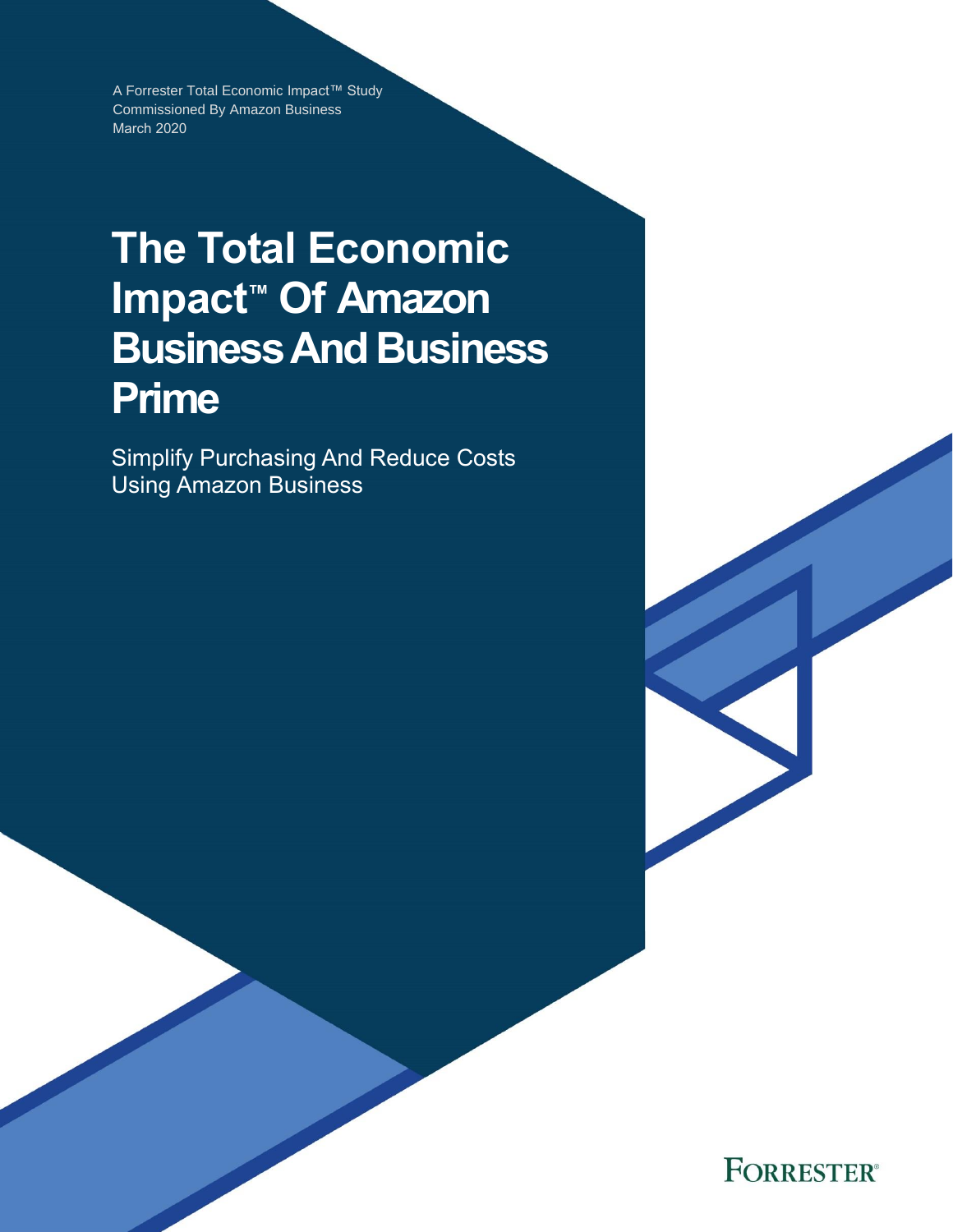# **Table Of Contents**

| <b>Executive Summary</b>                            | 1              |
|-----------------------------------------------------|----------------|
| <b>Key Findings</b>                                 | 2              |
| <b>Summary Of Quantified Findings</b>               | 3              |
| <b>TEI Framework And Methodology</b>                | 4              |
| The Amazon Business Customer Journey                | 5              |
| <b>Interviewed Organizations</b>                    | 5              |
| <b>Common Challenges</b>                            | 5              |
| <b>Solution Requirements</b>                        | 6              |
| <b>Key Results</b>                                  | $\overline{7}$ |
| Composite Organization                              | 8              |
| <b>Analysis Of Benefits</b>                         | 9              |
| <b>Procurement Efficiency Gains</b>                 | 9              |
| <b>Spend Control Optimization Savings</b>           | 11             |
| Spend Savings On Items And Shipping                 | 12             |
| <b>Unquantified Benefits</b>                        | 13             |
| Flexibility                                         | 14             |
| <b>Analysis Of Costs</b>                            | 15             |
| <b>Business Prime Membership Costs</b>              | 15             |
| <b>Integration And Implementation Costs</b>         | 16             |
| <b>Financial Summary</b>                            | 17             |
| <b>Amazon Business and Business Prime: Overview</b> | 18             |
| <b>Appendix A: Total Economic Impact</b>            | 19             |

#### ABOUT FORRESTER CONSULTING

Forrester Consulting provides independent and objective research-based consulting to help leaders succeed in their organizations. Ranging in scope from a short strategy session to custom projects, Forrester's Consulting services connect you directly with research analysts who apply expert insight to your specific business challenges. For more information, visit forrester.com/consulting.

© 2020, Forrester Research, Inc. All rights reserved. Unauthorized reproduction is strictly prohibited. Information is based on best available resources. Opinions reflect judgment at the time and are subject to change. Forrester®, Technographics®, Forrester Wave, RoleView, TechRadar, and Total Economic Impact are trademarks of Forrester Research, Inc. All other trademarks are the property of their respective companies. For additional information, go to forrester.com.

# **FORRESTER®**

**Project Director:** Henry Huang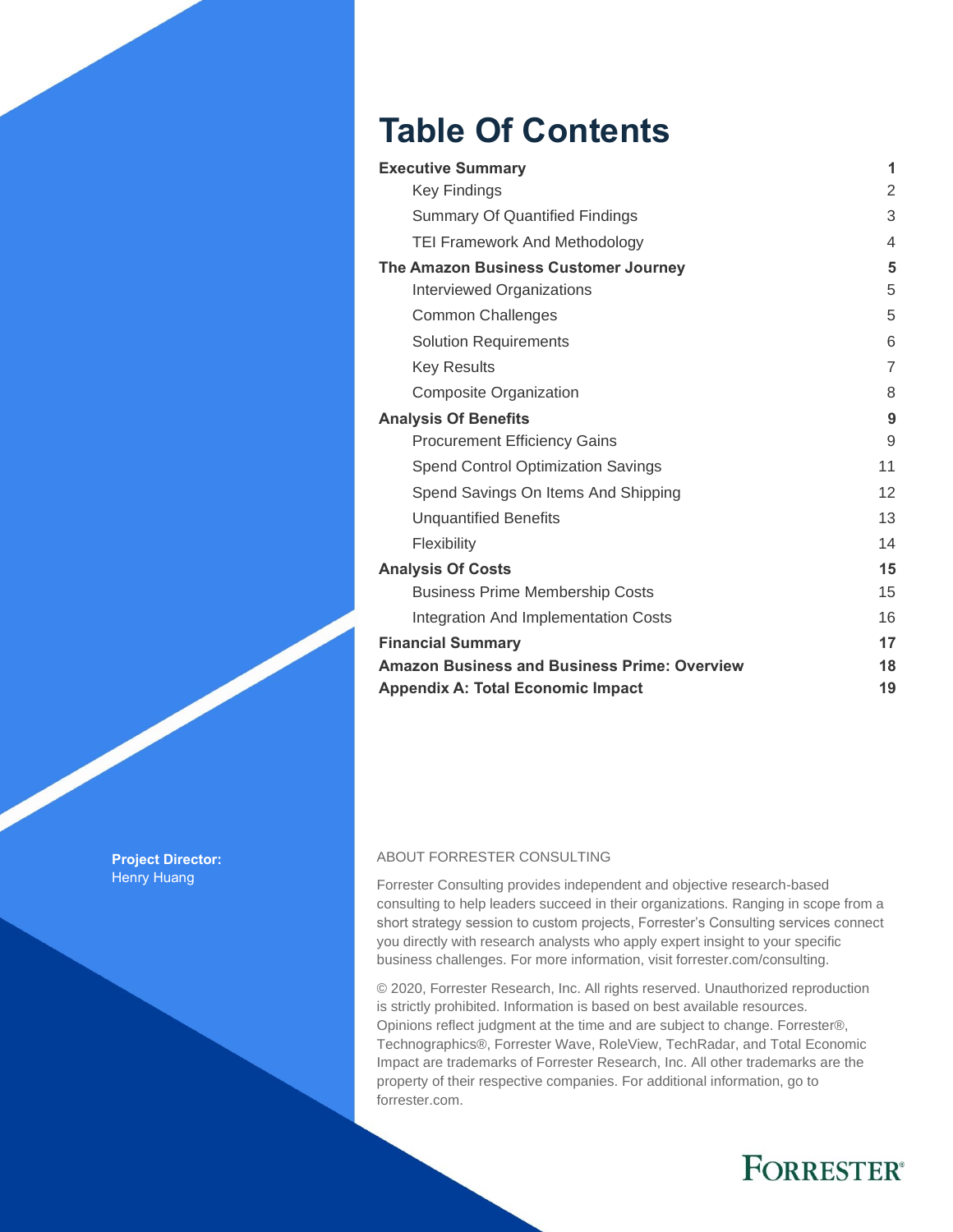#### **Key Benefits**



Procurement efficiency gains: **\$346,113**



Spend control optimization savings: **\$93,061**



Spend savings on items and shipping: **\$138,657**

# **Executive Summary**

This commissioned Total Economic Impact™ (TEI) study is to examine the potential return on investment (ROI) enterprises may realize by deploying Amazon Business with Business Prime. It presents a framework to provide readers with a method of evaluating the potential financial impact from using Amazon Business with Business Prime.

To better understand the benefits, costs, and risks associated with using Amazon Business with Business Prime, Forrester interviewed several customers from different industry verticals with years of experience using Amazon Business. Using Amazon Business, with Business Prime in particular, the organizations were able to manage tail spend easily and in a controlled manner through a familiar experience, while realizing pricing benefits and visibility within organizational eProcurement workstreams.

Amazon Business is a store that allows businesses to discover, manage, and engage with multiple suppliers in one place — helping procurement professionals manage tail spend and streamline their purchasing processes. Amazon Business provides business-only pricing and millions of products, along with procurement management tools that help purchases operate more effectively.

Business Prime is a paid membership program for Amazon Business customers that further helps simplify business purchasing. It provides purchasing savings, convenient shipping, payments terms, and advanced eProcurement capabilities to help guide and manage teams, while meeting organizational purchasing goals. This study examines enterprise-level customer usage of Business Prime on Amazon Business.

Prior to using Amazon Business, the customers in this study purchased from a number of vendors using catalogs. However, the previous procurement methods and vendors yielded limited success, leaving customers short on visibility and with a lack of oversight. These limitations led to overspending on a variety of items, either from excessive tail spend or rogue spend, or a simple oversight in terms of the most optimal purchasing path.

As a whole, the interviewed organizations decided to engage Amazon Business based upon the easy and familiar shopping experience that is common to all Amazon accounts. The added benefits of workflow simplification and cost savings were just another positive benefit that these organizations realized in partnering with Amazon Business. In short, the organizations leveraging Amazon Business with Business Prime were able to:

- › Decrease costs on items purchased from the Amazon Business store.
- **Improve visibility on spending.**
- › Shift tail spend to planned spend.
- › Increase automation in the procurement process to shorten workflows.

Forrester developed a composite organization based on data gathered from the customer interviews to reflect the value that Amazon Business could have on an enterprise organization that uses Business Prime and spends \$1.2M yearly on Amazon Business with 110 purchasers. The composite organization is representative of the organizations that Forrester interviewed and is used to present the aggregate financial analysis in this study. All values are reported in risk-adjusted, three-year present value (PV) unless otherwise indicated.

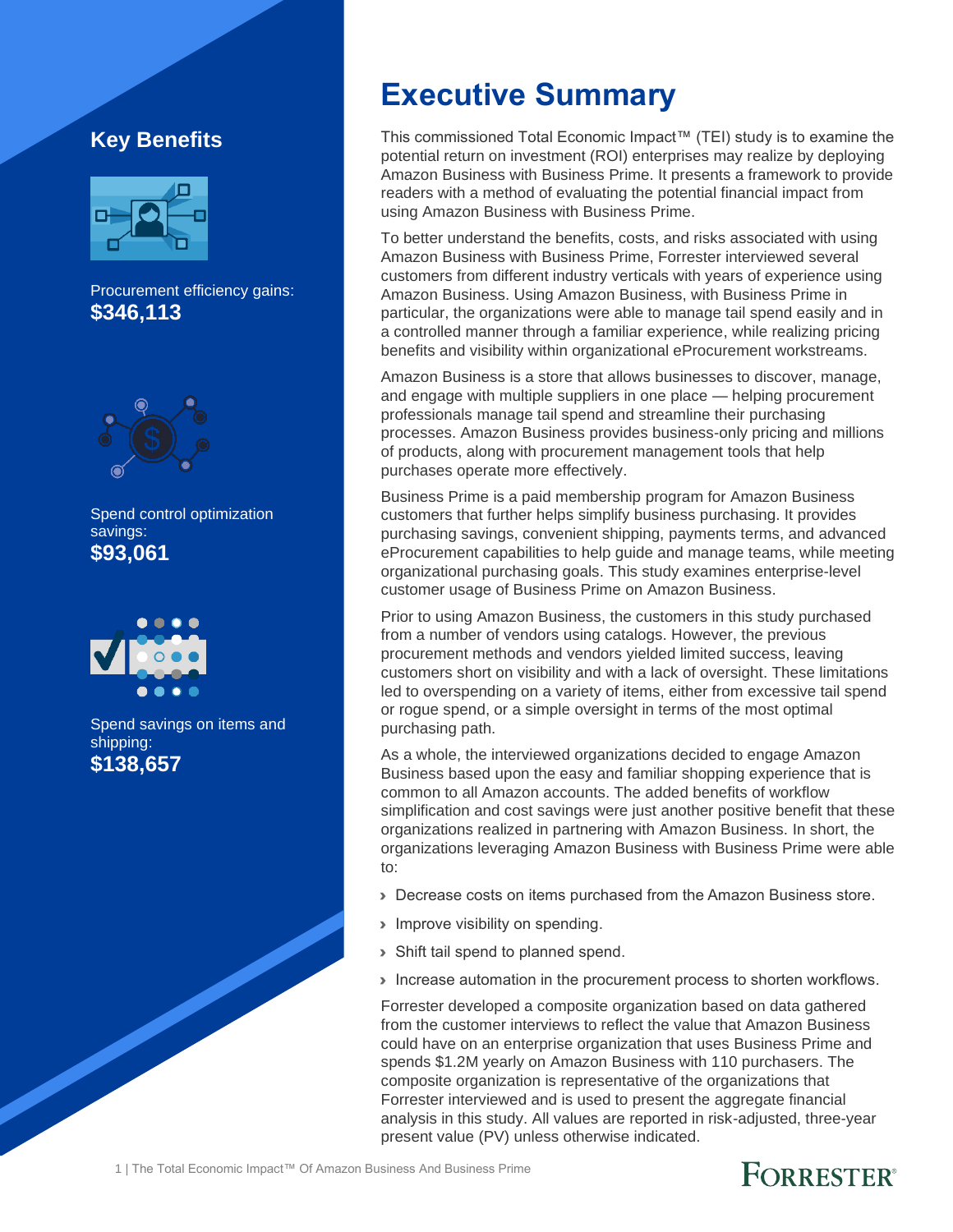

#### Key Findings

**Quantified benefits.** The following risk-adjusted present value (PV) quantified benefits are representative of those experienced by the companies interviewed:

- › **Leveraging the expansive Amazon Business store produces lower costs and shipping, providing a savings of \$138,657 over three years.** Because of the hundreds of thousands of sellers on Amazon Business, buyers are able to leverage a more competitive price – rather than one made available by a few sellers on another supplier's site. Pricing is further improved by Amazon suggested recommendations or alternatives that can further decrease costs. Shipping is also free with Business Prime on eligible items and is typically free even without Business Prime for eligible orders over a certain threshold.
- › **Spend control is improved through optimization of tail and rogue spend which can result in a savings of \$93,061 over a three-year period.** Two developments can occur following the use of Amazon Business: 1) Organizations are able to increase visibility into purchases and can curtail rogue spending and 2) spend on specific items can be shifted to similar items that cost much less. In general, the increased visibility can decrease rogue spending by 8%.
- › **Procurement process efficiencies, like approvals and ordering processes are made easier, resulting in a three-year gain of**  \$346,113, PV. Rule-based purchase settings and Guided Buying (not included in the Essentials plan) are built in features of Business Prime that help control spend and streamline the e-procurement process. Autonomy and approvals are provided where needed, reducing manual intervention. Further, Amazon Business' product list can be integrated as a punchout catalogue to many e-procurement platforms such as Ariba or Coupa, adding ever more workflow streamlining, without additional charges from Amazon Business.

**Costs.** The composite organization experienced the following risk-adjusted PV costs:

- › **Business Prime membership costs amount to \$26,033 over a threeyear period.** The composite organization is a Business Prime Enterprise customer which pays \$10,099 per year. The Enterprise plan provides shipping benefits to 100+ buyers at a predictable annual cost.
- › **Integration and implementation costs can drive costs higher to promote automation, resulting in a cost of \$62,184 over a threeyear period.** Larger organizations need eProcurement systems to simplify their procurement workflows. Integrating Amazon Business punch-out with their existing platform provides for a more fluid purchase workflow, but it requires initial integration using internal effort, amounting to a three-month implementation.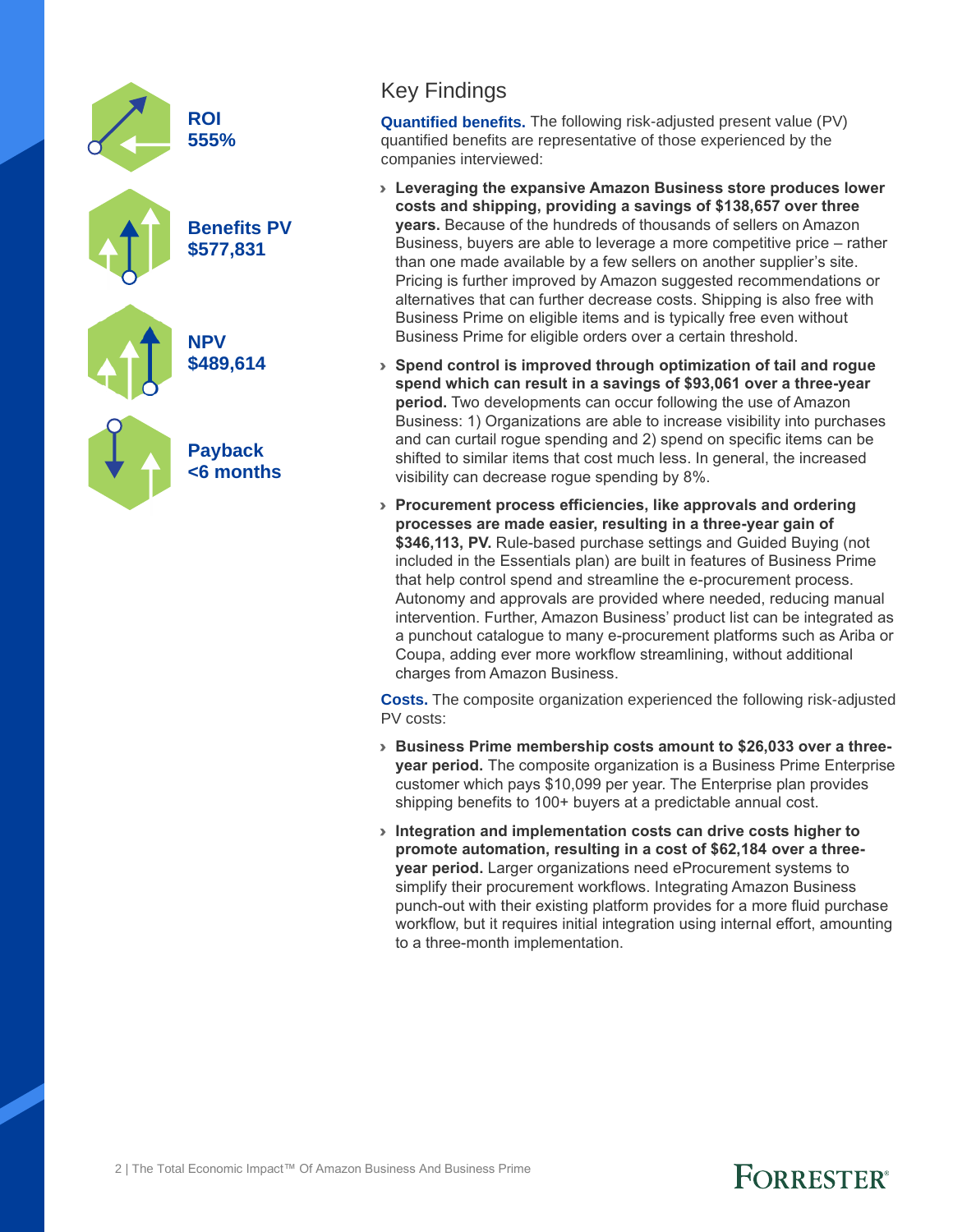|  |  | <b>Summary Of Quantified Findings</b> |  |
|--|--|---------------------------------------|--|
|--|--|---------------------------------------|--|

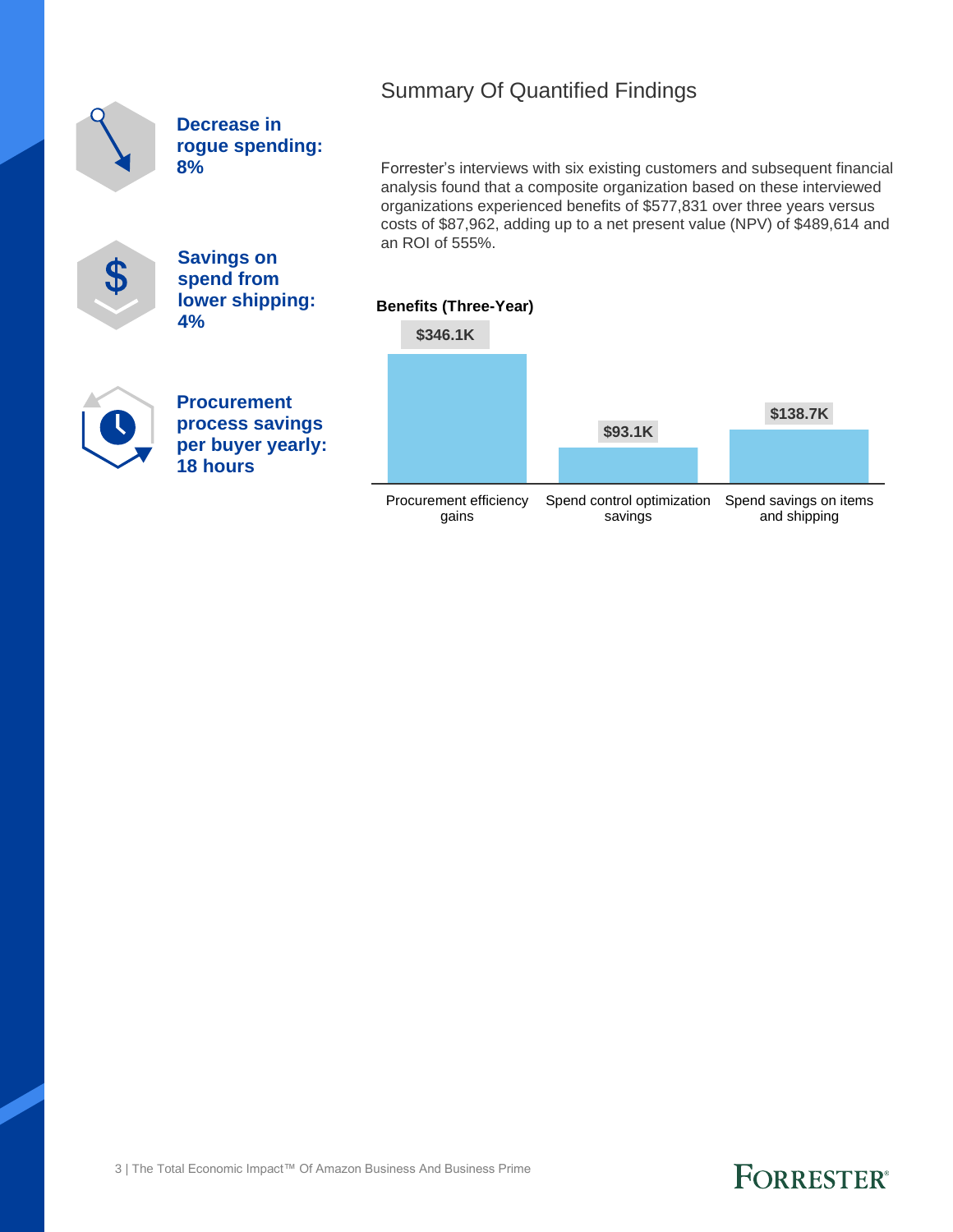The TEI methodology helps companies demonstrate, justify, and realize the tangible value of IT initiatives to both senior management and other key business stakeholders.

#### TEI Framework And Methodology

From the information provided in the interviews, Forrester constructed a Total Economic Impact™ (TEI) framework for those organizations considering implementing Amazon Business and Business Prime.

The objective of the framework is to identify the cost, benefit, flexibility, and risk factors that affect the investment decision. Forrester took a multistep approach to evaluate the impact that Amazon Business and Business Prime can have on an organization:

#### **DUE DILIGENCE**

Interviewed Amazon Business stakeholders and Forrester analysts to gather data relative to Amazon Business and Business Prime.



#### **CUSTOMER INTERVIEWS**

Interviewed six organizations using Amazon Business and Business Prime to obtain data with respect to costs, benefits, and risks.



#### **COMPOSITE ORGANIZATION**

Designed a composite organization based on characteristics of the interviewed organizations.



#### **FINANCIAL MODEL FRAMEWORK**

Constructed a financial model representative of the interviews using the TEI methodology and risk-adjusted the financial model based on issues and concerns of the interviewed organizations.



#### **CASE STUDY**

Employed four fundamental elements of TEI in modeling Amazon Business and Business Prime's impact: benefits, costs, flexibility, and risks. Given the increasing sophistication that enterprises have regarding ROI analyses related to IT investments, Forrester's TEI methodology serves to provide a complete picture of the total economic impact of purchase decisions. Please see Appendix A for additional information on the TEI methodology.

#### **DISCLOSURES**

Readers should be aware of the following:

This study is commissioned by Amazon Business and delivered by Forrester Consulting. It is not meant to be used as a competitive analysis.

Forrester makes no assumptions as to the potential ROI that other organizations will receive. Forrester strongly advises that readers use their own estimates within the framework provided in the report to determine the appropriateness of an investment in Amazon Business and Business Prime.

Amazon Business reviewed and provided feedback to Forrester, but Forrester maintains editorial control over the study and its findings and does not accept changes to the study that contradict Forrester's findings or obscure the meaning of the study.

Amazon Business provided the customer names for the interviews but did not participate in the interviews.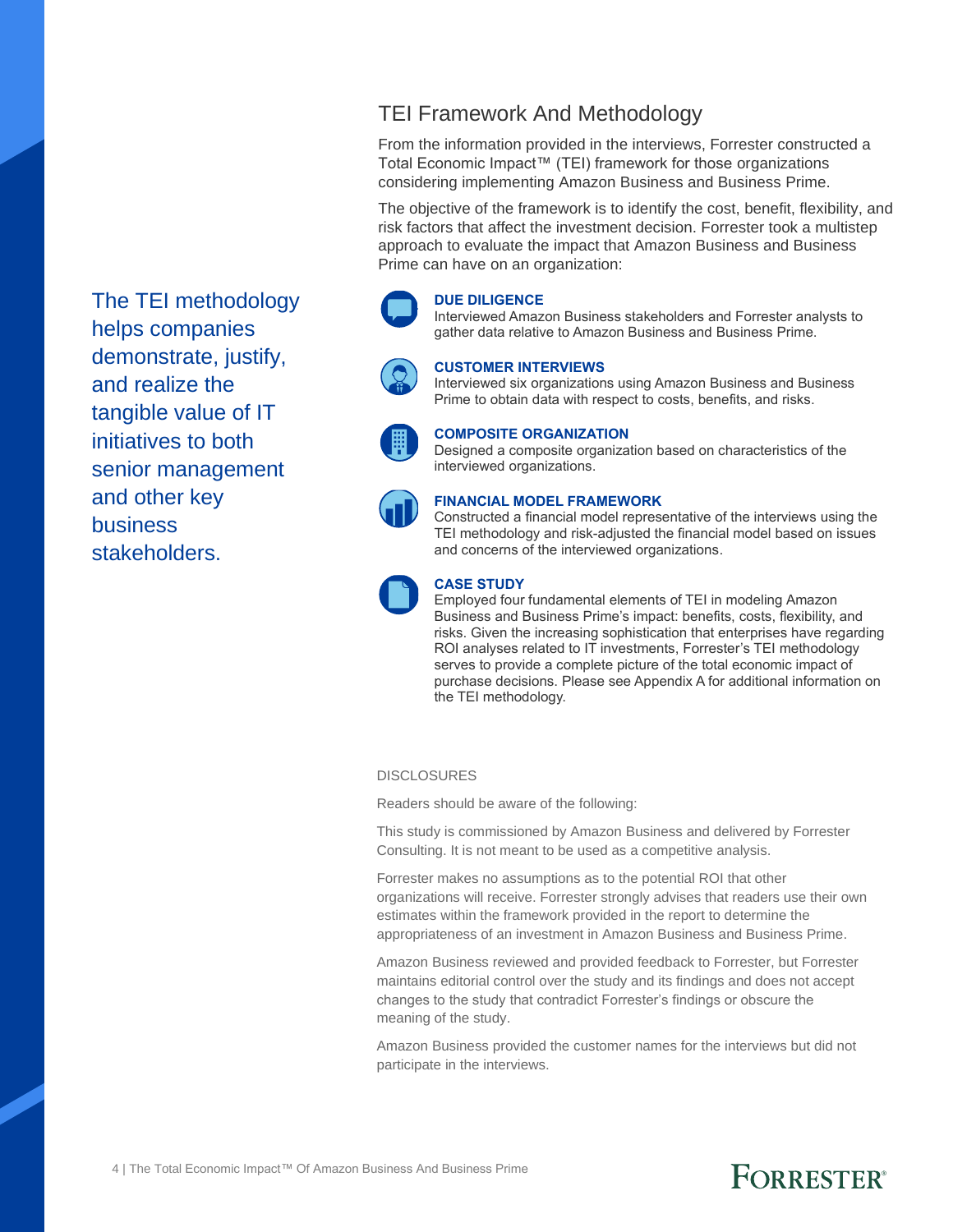# **The Amazon Business Customer Journey**

#### **BEFORE AND AFTER THE AMAZON BUSINESS AND BUSINESS PRIME INVESTMENT**

#### Interviewed Organizations

For this study, Forrester conducted six interviews with Amazon Business customers from various industries to field a wide range of experiences. Interviewed customers include the following:

| <b>INDUSTRY</b> | <b>SIZE OF ORG</b> | <b>INTERVIEWEES</b>                      | LOTIMATED ANNUAL<br><b>SPEND WITH AMAZON</b> |
|-----------------|--------------------|------------------------------------------|----------------------------------------------|
| Commercial      | 1,000+ FTEs        | Indirect procurement site lead           | \$300K - \$800K                              |
| Education       | 4.000+ FTEs        | Director of purchasing                   | \$300K - \$800K                              |
| Education       | 5,000+ FTEs        | Procurement specialist                   | \$300K - \$800K                              |
| Government      | 10,000+ FTEs       | Purchasing director, contracting officer | \$300K - \$800K                              |
| Government      | 25,000+ FTEs       | Sourcing manager, category manager       | \$5M - \$10M                                 |
| Healthcare      | 30,000+ FTEs       | Content solution advisor                 | $$1M - $5M$                                  |

#### Common Challenges

While interviewed customers existed in different industries with different requirements for compliance and processes, there were commonalities — especially as it pertained to the modernization of eProcurement. In recent years, many of these organizations had moved to procurement platforms like Ariba or Coupa, with the intention of smoothing the procurement cycle to reduce human interaction. With this, they were also met with a number of other challenges, some of which are specific to their industry:

› Rogue and excessive tail spend was difficult to rein in, due to the proliferation of purchasing cards and the lack of a system which specified or suggested items that were out of bounds. Our interviews with organizations found that in an attempt to streamline tail spend, purchasing was decentralized with many employees being offered purchasing cards. While the purchase cards could be monitored by the finance department, the finance department wasn't the group responsible for optimizing tail spend. Additionally, there were opportunities for larger savings only if the procurement system was capable of suggesting alternative or like products at a lower price. As years went on, rogue spending incrementally grew, presenting a serious problem for procurement managers.

"Visibility through reporting has absolutely reduced maverick spending. Between using eProcurement and Amazon, we reduced maverick spending by 47%."

**ESTIMATED ANNUAL** 

*Director of purchasing, educational entity*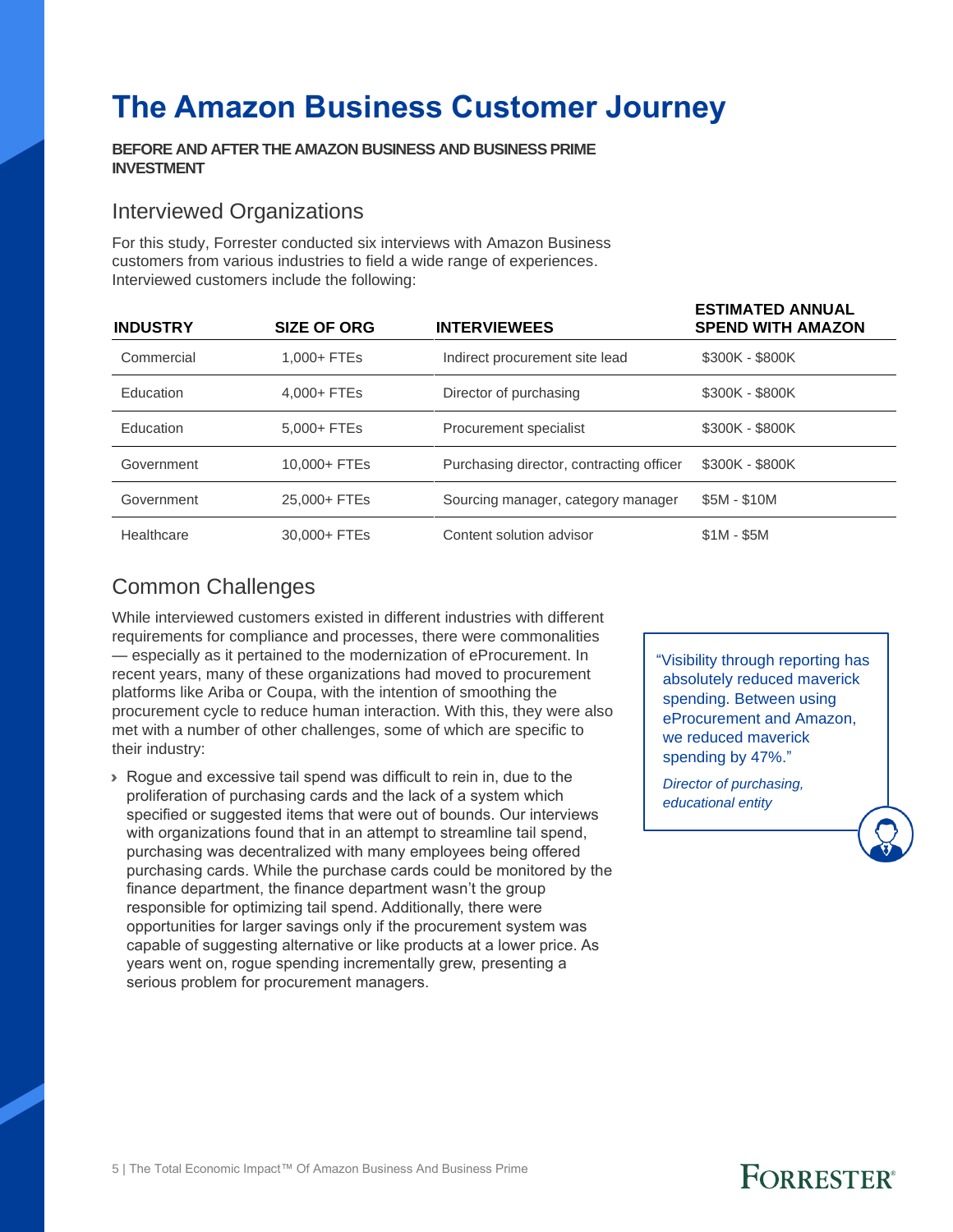- › In addition, these organizations were inundated with nonconsolidated views of purchases that did little to help leadership identify areas to possibly lower spend. Organizations that decentralized purchasing power with numerous purchase cards often had a difficult time in determining legitimate purchases versus rogue purchases. Previously, the task would be for an analyst to combine the purchases — and often it was too late to discern any pattern in unauthorized spending. What the organizations were overspending on was an unknown until official (and time-consuming) compliance audits took place. Leadership knew cost-cutting was possible, but it was near impossible to identify the opportunities for savings.
- › A lack of product choices required onboarding additional vendors, which was a tedious process and often only for a few hundred products. For particular organizations needing industry-specific maintenance, repair, and operations items, they often add vendors that provide only a few specific products. An interviewee stated: "The selection on Amazon [Business] is great, but what has most impressed me about Amazon [Business] is how quickly they have grown into the maintenance, repair, and operations (MRO) type of items that our industry requires." There was no interest from the organizations to onboard hundreds and hundreds of vendors if they only provided limited value.

Interviewed customers were driven by two other challenges:

- › Onboarding of new vendors often involved integration efforts. Some vendors also lacked a punch-out catalog to integrate fully via electronic means, which can unnecessarily complicate the purchasing process.
- › The onboarding of vendors was tedious, and if it could be consolidated, it would reduce a significant amount of rights assignment and integration efforts.

#### Solution Requirements

In a statement that represented much of the interviewees, a content solution advisor from a global healthcare organization expressed to Forrester: "As time has gone on since our adoption of Amazon [Business], they are meeting our requirements and more importantly, being a partner that is really interested in understanding and adapting their solution to our business needs." The organizations interviewed sought the following requirements when selecting Amazon Business:

- › A large enough vendor provider to decrease new vendor onboarding.
- › A large enough vendor provider so that the volume of specific items can be supplied in a single instance.
- › A global footprint to satisfy expansion needs.
- › Deep reporting capabilities and modifiable levers for purchasing agents.
- › Punch-out catalog capable, so that it can be integrated into existing eProcurement solutions.

"Amazon [Business] gives us two major benefits. The first is in the level of control so that we can stay in compliance to public policy and guidelines. The other is from the business intelligence that we can exploit to be able to understand and have better insight into our decentralized spend."

*Sourcing manager, government branch*



"Amazon [Business] streamlines the onboarding process and access to all the vendors in the Amazon family because they've already done the onboarding, saving us from having to onboard hundreds of companies. Amazon has already done this, so it streamlines it for our users."

*Purchasing director, municipality*

"Amazon [Business] now plays a critical part of our procurement toolbox. It's consolidated all of our individual accounts into one so we can monitor the spend and do analysis on the spend."

*Contracting officer, municipality*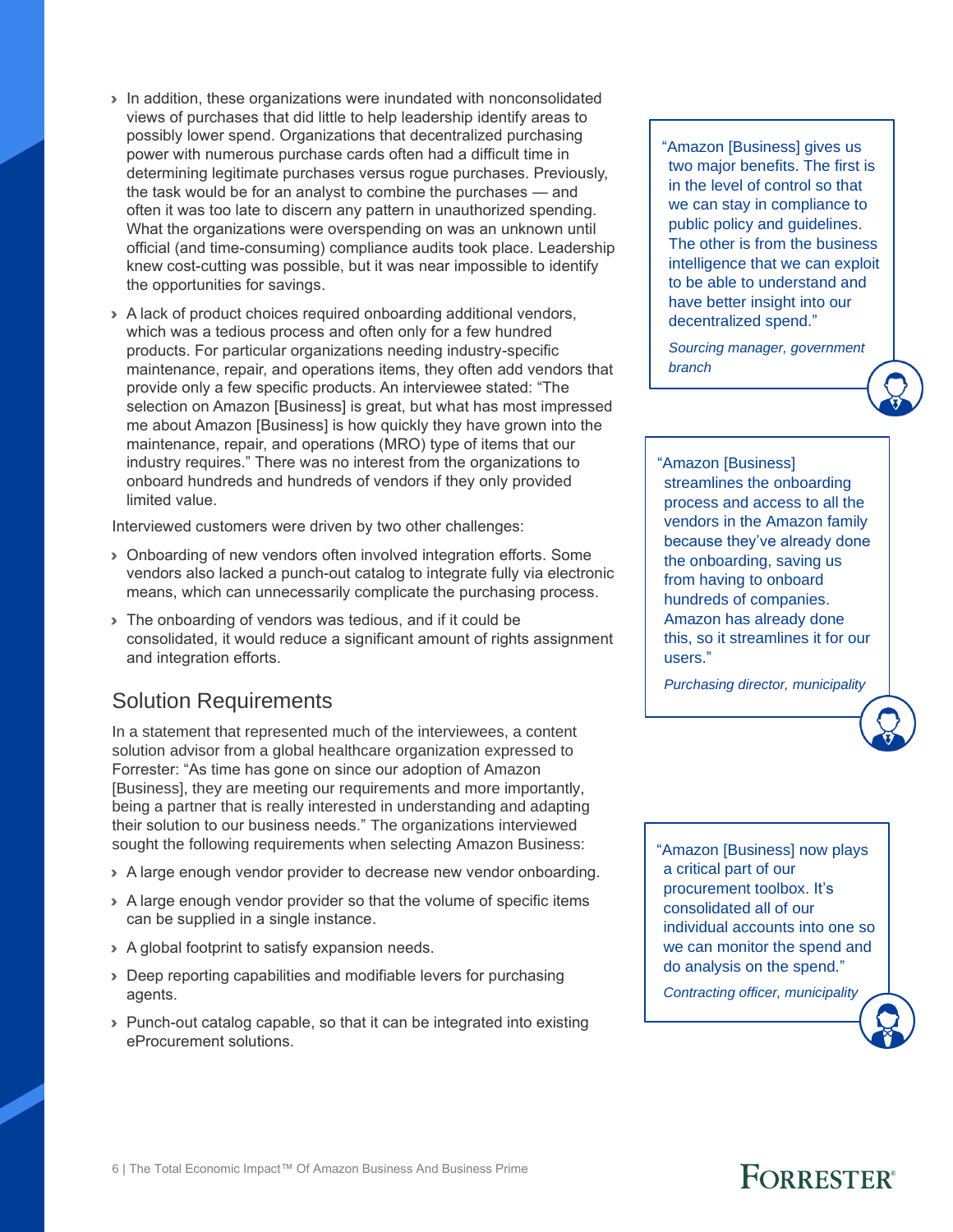A singular business account was also necessary to consolidate purchases for analysis and record-keeping. And due to similarities between Amazon personal accounts and Amazon Business accounts, the transition to Amazon Business was expected to be easy. The additive benefit for these organizations was that the familiar Amazon shopping experience can be retained, while introducing greater automation into the corporate procurement processes.

#### Key Results

The interviews revealed that key results from the adoption of Amazon Business and the Business Prime investment include:

- › Automation was achieved at a greater level for organizations using Business Prime accounts. These organizations were able to reduce the amount of human touchpoints within the organization for purchases, driven by rule setting, user-level purchase rights, and integrated processes with their eProcurements.
- › Compliance with organizational purchasing policies was easier to achieve and to prove. Purchases out of compliance were made restricted and reduced the likelihood of additional audit scrutiny. Heavily regulated industries like healthcare and government are especially appreciative, as this can reduce help organizations in guiding their users to the right products.
- › Cost of tail spend decreased for a variety of reasons including greater selection of sellers, tiered pricing on a quantity basis, and a drastic reduction of rogue spend — all of which was made possible with greater spend visibility. Shipping was greatly reduced as Business Prime provides free shipping in most instances, too.
- › Purchase process consistency across the globe was enabled with Amazon Business. Organizations with footprints that extend beyond the United States can rely on Amazon Business to have a similar purchasing experience and internal staff efficiency savings in regions like Asia Pacific and Europe.

"Amazon [Business] offers the biggest selection available. After we loaded their (punchout) catalog and defined thresholds, we drove a lot of automation because we no longer needed someone from procurement to monitor every single purchase."

*Content solution advisor, healthcare*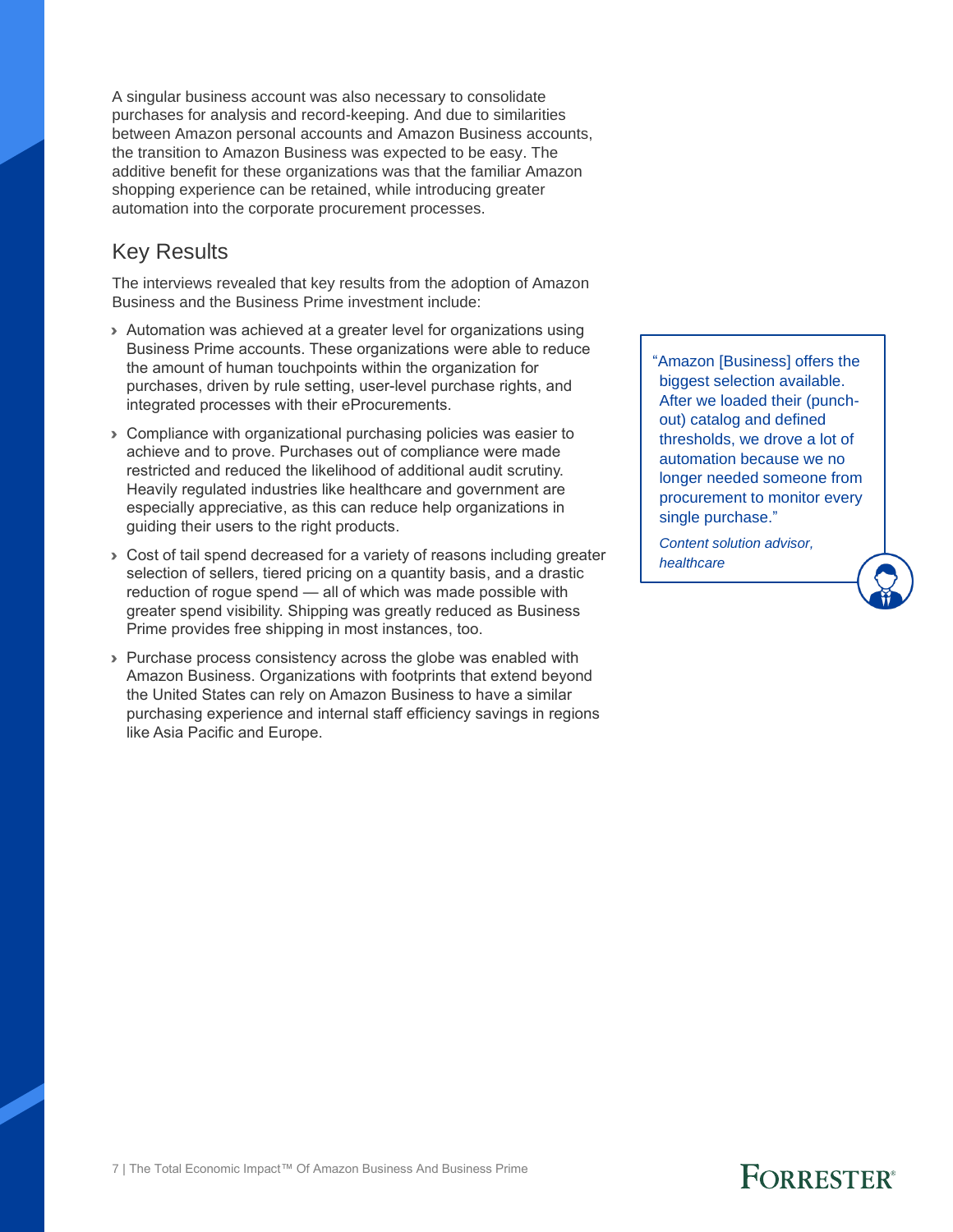### Composite Organization

Based on the interviews, Forrester constructed a TEI framework, a composite company, and an associated ROI analysis that illustrates the areas financially affected. The composite organization is representative of the six organizations that Forrester interviewed and is used to present the aggregate financial analysis in the next section. The composite organization that Forrester synthesized from the customer interviews has the following characteristics:

- › **Description of composite.** The composite organization is a North American commercial enterprise, with over 12,000 FTEs, that is seeking to expand globally. Procurement and the logistics of fulfillment have been a concern in the expansion planning process. The initial approach will be to augment and optimize its domestic procurement process, as the industry has been evolving over the past years. Currently, it uses a semi-decentralized team for procurement of tail spend, independent of the direct spend procurement team. As such, digesting and rationalizing the purchase habits of over 100 buyers is difficult, however, it is expected by the organization to also alleviate possible challenges as Amazon Business and Business Prime is added to its procurement cycles.
- › **Deployment characteristics.** Initial tests to verify cost basis between Amazon Business and competitive suppliers are done. And those results point to a lower overall cost with Amazon Business and Business Prime. As the implementation is moved forward, punch-out catalog integration and rights assignment is performed — requiring a period of three months and ultimately delivering a solution that is very much automated.

# **Key assumptions:**

- › 12,000 FTEs
- › 110 buyers
- › \$1.2M annual purchases on Amazon
- › Utilizes an eProcurement platform
- › Ordering is decentralized with rights given to managers

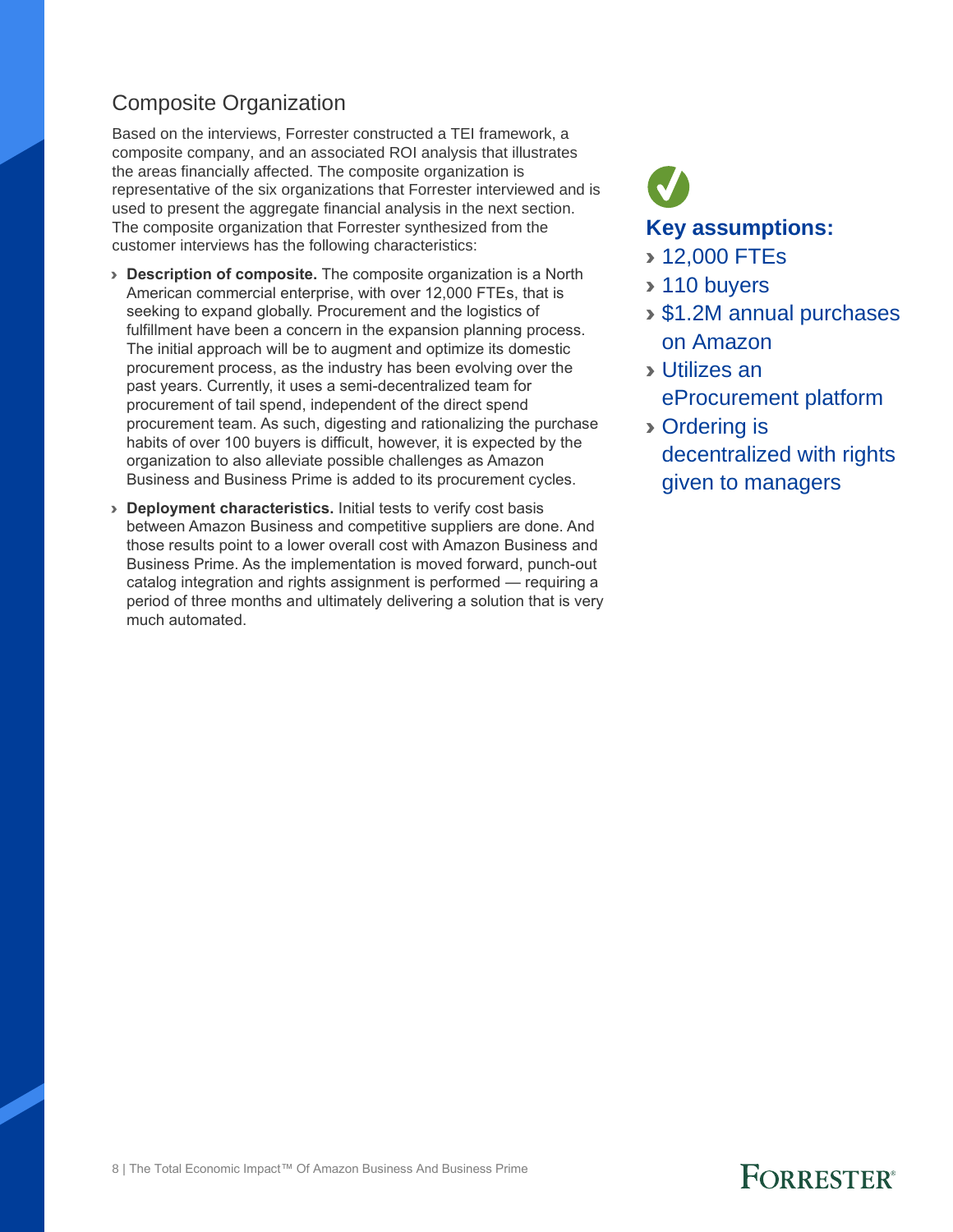# **Analysis Of Benefits**

**QUANTIFIED BENEFIT DATA AS APPLIED TO THE COMPOSITE**

| <b>Total Benefits</b> |                                     |              |               |               |              |                      |  |
|-----------------------|-------------------------------------|--------------|---------------|---------------|--------------|----------------------|--|
| REF.                  | <b>BENEFIT</b>                      | <b>YEAR1</b> | <b>YEAR 2</b> | <b>YEAR 3</b> | <b>TOTAL</b> | <b>PRESENT VALUE</b> |  |
| Atr                   | Procurement efficiency gains        | \$158,138    | \$136,329     | \$119.367     | \$413,834    | \$346,113            |  |
| <b>Btr</b>            | Spend control optimization savings  | \$31,200     | \$37,440      | \$44.928      | \$113,568    | \$93,061             |  |
| Ctr                   | Spend savings on items and shipping | \$45,630     | \$55,728      | \$68,040      | \$169,398    | \$138,657            |  |
|                       | Total benefits (risk-adjusted)      | \$234,968    | \$229,497     | \$232,335     | \$696,800    | \$577,831            |  |

### Procurement Efficiency Gains

Organizations often think of savings in the contracts and vendors that they deal with, but a substantial additional cost in internal procurement labor effort is also realized. For many of the interviewed customers, they had either decentralized spending via purchasing cards or a requisition process that was time-consuming. With Amazon Business integrated into an eProcurement platform, the organizations were able to drastically consolidate the procurement process — not only in the chain of approvals, but also via preset thresholds and rules that enable oversightfree purchasing.

- › Prior to using Amazon Business, interviewees indicated that decentralized purchasing was less taxing on employee resources from a process efficiency perspective; but at the same time, it is difficult to manage. These organizations were able to achieve the best of both worlds with consolidated purchases and reporting through one multi-user Amazon Business account. The end result on Amazon Business was a smoother purchasing experience from the steps that were automated, and perhaps even more importantly, the ease and familiarity of purchasing with Amazon Prime where it felt like shopping at home, like on Amazon.com.
- › As a tertiary benefit in the category of procurement efficiency, organizations spoke of the ease of Amazon Business onboarding as compared to working with 20 different vendors. Amazon Business provides a singular procurement experience and thereby avoids the need of onboarding multiple vendors. The purchasing experience for buyers would be a familiar and consistent experience across all purchases done on Amazon. As a whole, the customers experienced:
	- **Purchase fluidity:** Buyers were able to easily purchase due to the guardrails and integrations available with Business Prime — typically spending much less time to finish a companycompliant purchase. Business Prime and eProcurement systems moved the buyer journey along such that there were

The table above shows the total of all benefits across the areas listed below, as well as present values (PVs) discounted at 10%. Over three years, the composite organization expects risk-adjusted total benefits to be a PV of more than \$577K.



Automation and streamlined procurement processes save buyers significant time, to the tune of 1,800 hours a year.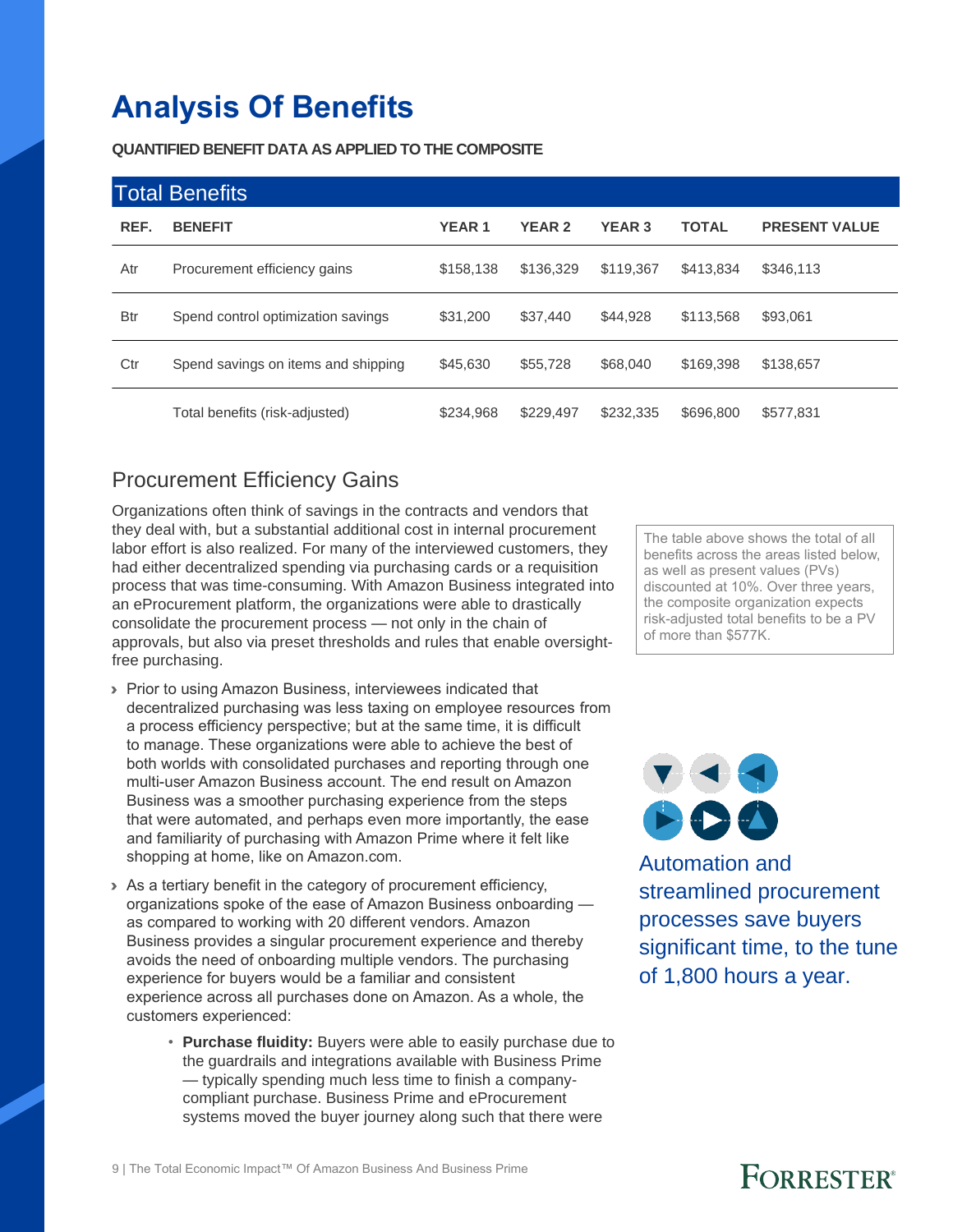less hands touching the process, leading to a quicker purchase cycle.

• **Supplier consolidation:** Vendor onboarding decreased, saving procurement specialists and database engineers many hours. A purchasing director from a municipality stated, "Whereas we would previously onboard a vendor that might have a few thousand products, and [potentially repeat] this with several hundred more vendors, Amazon [Business] has already completed that step, so it streamlines it for us."

Forrester assumes for the composite organization:

- › The composite organization begins at a purchase rate of \$1,200,000 annually, with spend growing 10% year over year (YoY).
- › The composite organization is fairly advanced with multiple vendors already onboarded into its eProcurement platform. They expect just a handful of new vendors per year, which are mostly avoided due to Amazon Business already providing access to these vendors.
- › On average, buyers are saving 1.5 hours each per month between purchasing, reporting, and approval/justification activities.
- › The composite decentralizes ordering to only group managers, and it could potentially realize more value if procurement was even more decentralized.

Various organizations are at different stages in their procurement maturity. As such, Forrester does not want to make the assumption that organizations will reap the entirety of the results that we have quantified. Organizations that have progressed heavily on procurement automation processes may see a diminished benefit as a result. To account for this variable, Forrester adjusted this benefit downward by 20%, producing a new three-year, risk-adjusted total PV of \$341,113.

Impact risk is the risk that the business or technology needs of the organization may not be met by the investment, resulting in lower overall total benefits. The greater the uncertainty, the wider the potential range of outcomes for benefit estimates.

| <b>Procurement Efficiency Gains: Calculation Table</b> |                                                                 |                   |              |               |               |  |  |  |  |
|--------------------------------------------------------|-----------------------------------------------------------------|-------------------|--------------|---------------|---------------|--|--|--|--|
| REF.                                                   | <b>METRIC</b>                                                   | CALC.             | <b>YEAR1</b> | <b>YEAR 2</b> | <b>YEAR 3</b> |  |  |  |  |
| A <sub>1</sub>                                         | Amount spent with Amazon Business, annually                     |                   | \$1,200,000  | \$1,440,000   | \$1,728,000   |  |  |  |  |
| A2                                                     | Vendor onboarding avoided                                       |                   | 5            | 4             | 3             |  |  |  |  |
| A <sub>3</sub>                                         | Cost of vendor onboarding                                       |                   | \$15,145     | \$12,116      | \$9,087       |  |  |  |  |
| A4                                                     | Automation enabled time savings per buyer, in<br>hours per year |                   | 18           | 18            | 18            |  |  |  |  |
| A5                                                     | Number of buyers                                                |                   | 110          | 110           | 110           |  |  |  |  |
| A6                                                     | Hours saved, via automation                                     | $A4*A5$           | 1,980        | 1,980         | 1,980         |  |  |  |  |
| A7                                                     | Cost of average business employee per hour<br>fully loaded      |                   | \$40.38      | \$40.38       | \$40.38       |  |  |  |  |
| A8                                                     | Time previously spent to monitor rogue<br>spending, in hours    |                   | 1,040        | 1,040         | 1,040         |  |  |  |  |
| At                                                     | Procurement efficiency gains                                    | A2*A3+A6*A7+A8*A7 | \$197,673    | \$170,412     | \$149,209     |  |  |  |  |
|                                                        | Risk adjustment                                                 | ↓20%              |              |               |               |  |  |  |  |
| Atr                                                    | Procurement efficiency gains (risk-adjusted)                    |                   | \$158,138    | \$136,329     | \$119,367     |  |  |  |  |
|                                                        |                                                                 |                   |              |               |               |  |  |  |  |

#### 10 | The Total Economic Impact™ Of Amazon Business And Business Prime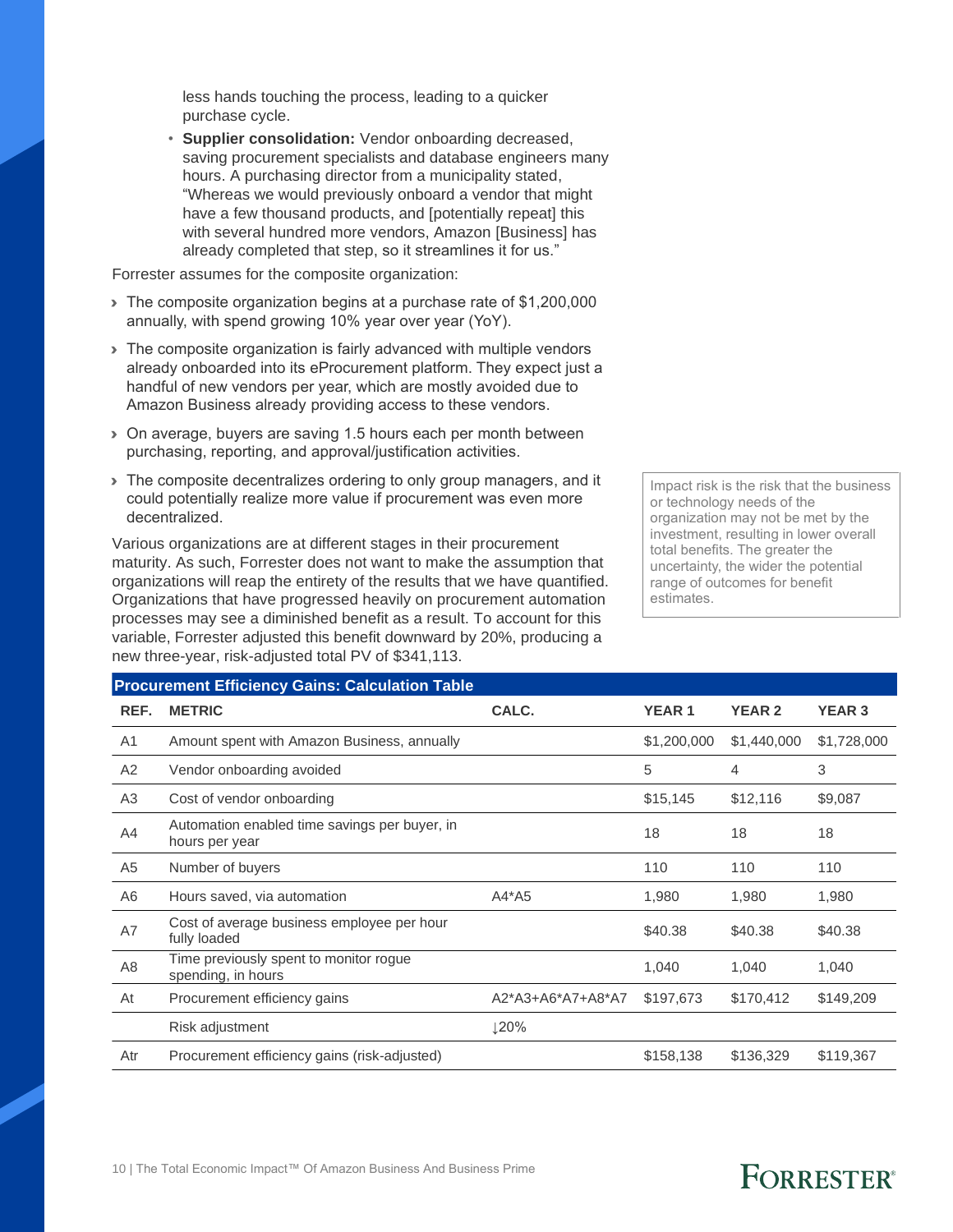### Spend Control Optimization Savings

One strong driver for organizations to increase their tail spend with Amazon Business was the ability to gain improved reporting and insights on spending. The customers found the following with their spend control:

- › They were able to identify rogue spenders and the items most prone to be bought in this manner.
- › The ability to identify items alternate/comparable items that Amazon's algorithms suggested, which often carried a discount.
- › Commonly bought items were consolidated into volume orders that often carried a 10% to 15% discount.
- › Even for common items that were not volume items, the customers frequently found items that were at a 10% savings compared to elsewhere.
- › The director of purchasing at an educational institute explained to Forrester, "I did some reporting on the total spend with another marketplace, and after working with Amazon [Business] I was able to determine that, had we bought the exact same items on Amazon [Business], we would have saved about \$150,000 a year." From our calculations, this represents an overall 3% savings in landed cost for this customer, not inclusive of rogue spend adjustment or any other changes.

For the composite organization, Forrester assumes that:

- If The organization is able to redirect roque spending by 8% from overall Amazon Business spend to approved contracts, due to the newfound visibility.
- › Rogue spending that is shifted to approved purchases carry a pricing delta of 20%.
- › For 10% of the tail spend items purchased from Amazon Business, the composite sees a 10% decrease in cost. Additively, Amazon Business suggested alternative products that can also improve the cost basis. This means that on a \$1.2 million annual spend, the organization is able to save \$12,000 (\$1.2M\*10%\* 10%), shown as a more conservative aggregate savings than many of the customers that we interviewed.

After accounting for the spend control optimizations, the composite organization realizes a three-year, risk-adjusted total PV of \$93,061 in savings.



"I did some reporting on the total spend with another marketplace, and after working with Amazon [Business] I was able to determine that, had we bought the exact same items on Amazon [Business], we would have saved about \$150,000 a year."

*Director of purchasing, educational institute*

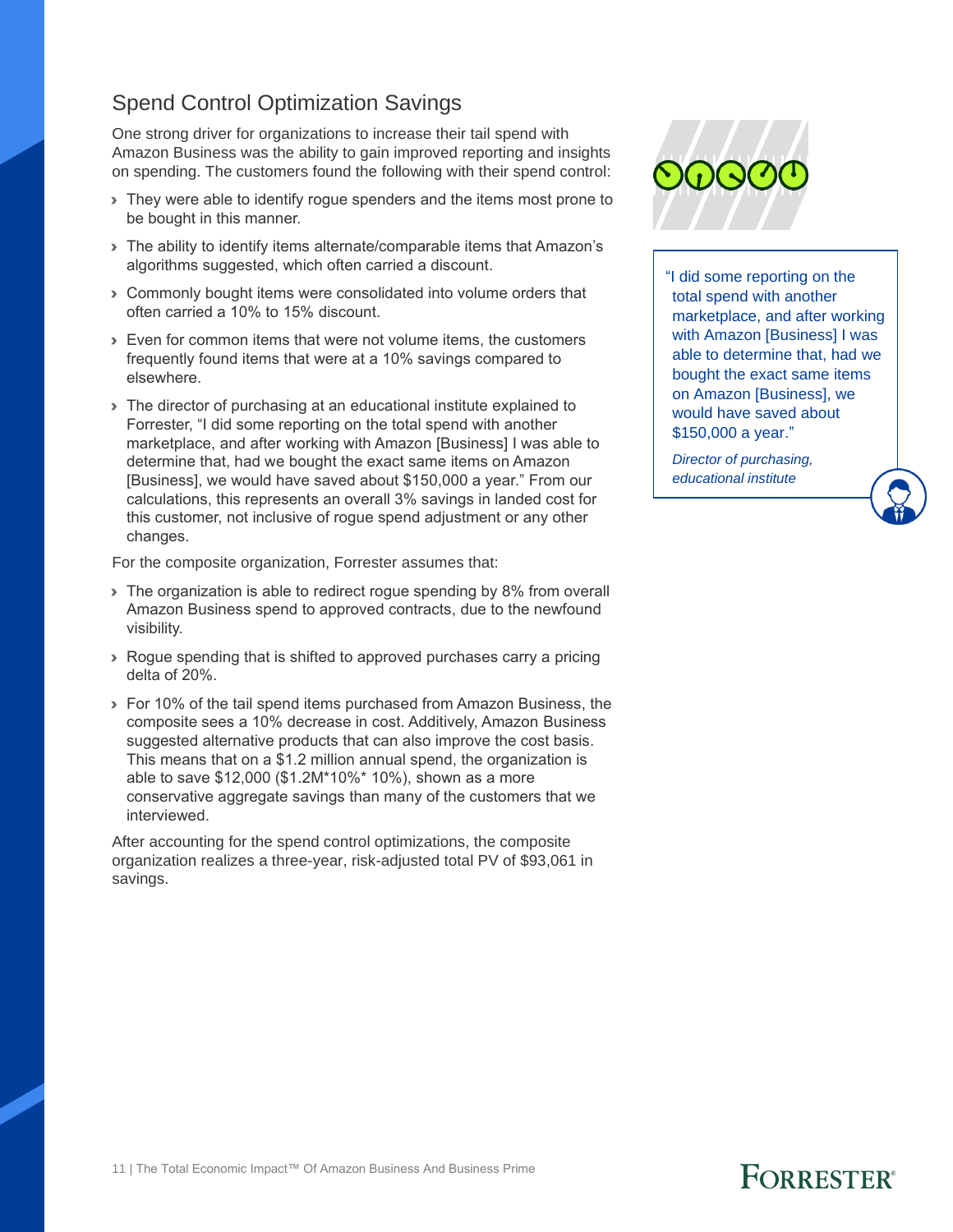| <b>Spend Control Optimization Savings: Calculation Table</b> |                                                                                                                  |                   |              |               |               |  |  |  |
|--------------------------------------------------------------|------------------------------------------------------------------------------------------------------------------|-------------------|--------------|---------------|---------------|--|--|--|
| REF.                                                         | <b>METRIC</b>                                                                                                    | CALC.             | <b>YEAR1</b> | <b>YEAR 2</b> | <b>YEAR 3</b> |  |  |  |
| B <sub>1</sub>                                               | Amount spent with Amazon Business, annually                                                                      |                   | \$1,200,000  | \$1,440,000   | \$1,728,000   |  |  |  |
| <b>B2</b>                                                    | Decrease in rogue spending, as a percentage of<br>overall Amazon Business spend                                  |                   | 8%           | 8%            | 8%            |  |  |  |
| B <sub>3</sub>                                               | Savings on rogue spending vs contractual<br>purchases                                                            |                   | 20%          | 20%           | 20%           |  |  |  |
| <b>B4</b>                                                    | Shift of tail spend purchases (excluding rogue<br>purchases) that were priced lower on Amazon<br><b>Business</b> |                   | 10%          | 10%           | 10%           |  |  |  |
| B <sub>5</sub>                                               | Discount found per SKU                                                                                           |                   | 10%          | 10%           | 10%           |  |  |  |
| <b>Bt</b>                                                    | Spend control optimization savings                                                                               | B1*B2*B3+B1*B4*B5 | \$31,200     | \$37,440      | \$44,928      |  |  |  |
|                                                              | Risk adjustment                                                                                                  | $0\%$             |              |               |               |  |  |  |
| <b>Btr</b>                                                   | Spend control optimization savings<br>(risk-adjusted)                                                            |                   | \$31,200     | \$37,440      | \$44,928      |  |  |  |

### Spend Savings On Items And Shipping

In direct comparison with other vendors, the interviewed customers found, repeatedly, that contractual spend and shipping were both lower on Amazon Business, which they attributed to the scale of Amazon Business. Specifically, the customers found:

- › Shipping costs prior to Amazon Business made up 5% of overall tail spend.
- › With Business Prime, organizations were able to eliminate the vast majority of shipping costs.
- › There was opportunity to move some purchase items to contractual purchases, which further reduced indirect spend.
- › When Forrester asked one educational organization of its shipping costs, the director of purchasing stated: "I'm not paying anything on shipping with Amazon [Business] [beyond shipping costs covered by Business Prime]. I ran a report the other day and I've only paid \$340 in shipping on over \$200,000 of purchases."

For another customer, the shipping speed and the savings on shipping was a winning factor for him: "Anything that we need in a hurry, we always look to Amazon [Business] for it. And [Business Prime] has been a huge cost-saver for us as far as shipping goes. This year, we've saved close to \$10,000 just in shipping."

Forrester gathered the collected data points and estimates conservatively for the composite organization with the following assumptions:

- › The organization purchases \$1.2M in its first year using Amazon Business and Business Prime, with it rising gradually over three years.
- › As a factor of the overall spend, shipping savings with Business Prime amounts to 4% of the overall Amazon Business spend. Readers should note that for organizations which have an extremely high rate of small, just-in-time orders, the savings on shipping could be greater than indicated for the composite.



Contract and shipping savings: 26% of total **benefits**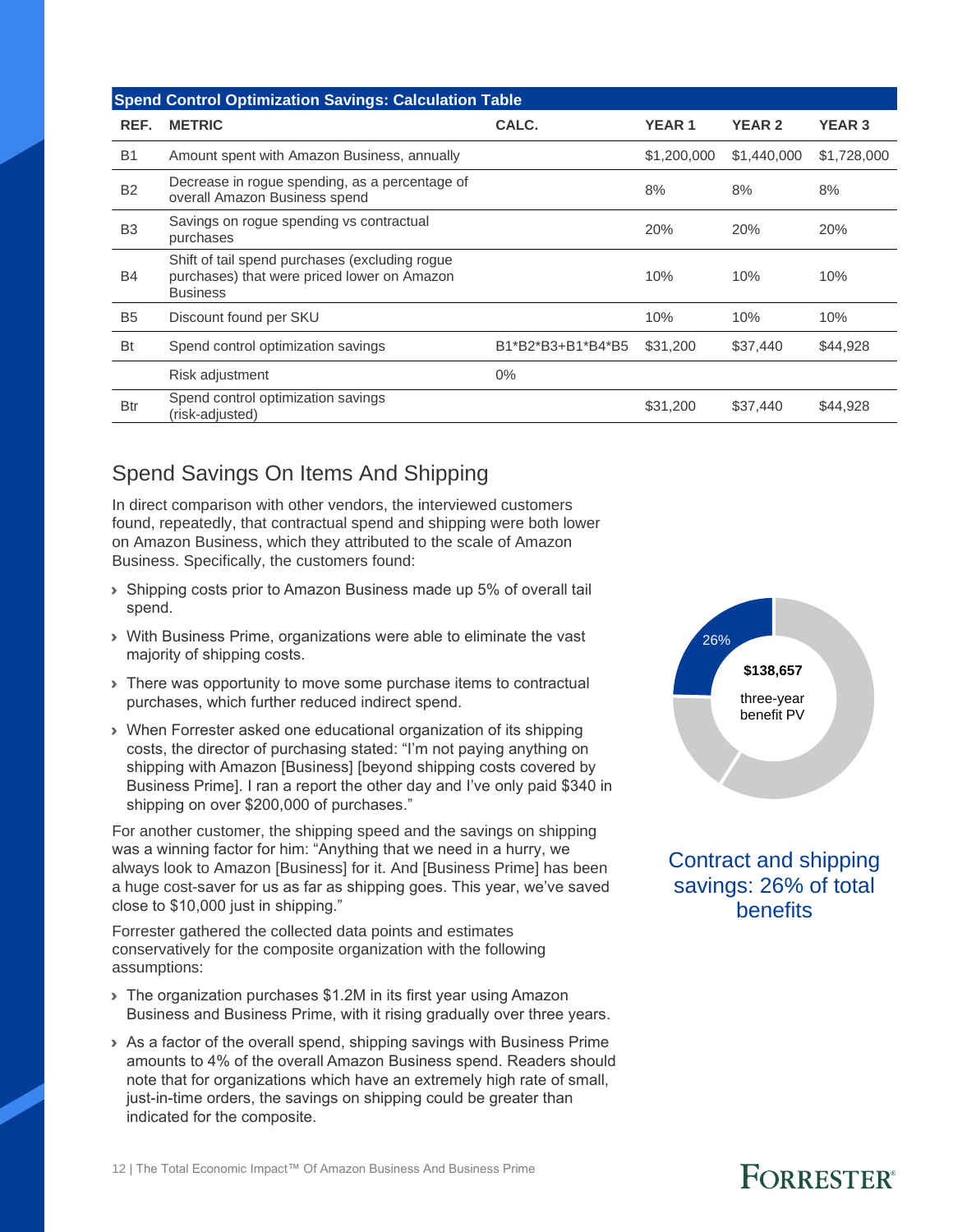› Items that qualify for contract are fewer, but they can produce a discount of 7.5%.

Over an analysis period of three years, Forrester estimates that the shipping and contract savings result in \$154,064. The amount of shipping savings could be lower depending on the item variability type for some organizations, i.e., spot purchases for light machinery that don't qualify for Business Prime shipping. With this in mind, Forrester has riskadjusted this benefit downward by 10%, yielding a three-year, risk-adjusted total PV of \$138,657.

| <b>Spend Savings On Items And Shipping: Calculation Table</b> |                                                                     |               |              |               |               |  |  |  |
|---------------------------------------------------------------|---------------------------------------------------------------------|---------------|--------------|---------------|---------------|--|--|--|
| REF.                                                          | <b>METRIC</b>                                                       | CALC.         | <b>YEAR1</b> | <b>YEAR 2</b> | <b>YEAR 3</b> |  |  |  |
| C <sub>1</sub>                                                | Amount spent with Amazon Business, annually                         |               | \$1,200,000  | \$1,440,000   | \$1,728,000   |  |  |  |
| C <sub>2</sub>                                                | Shipping savings per year, as a percentage of overall<br>purchase   |               | 4%           | 4%            | 4%            |  |  |  |
| C <sub>3</sub>                                                | Value of items on contractual discount on Amazon<br><b>Business</b> |               | \$36,000     | \$57,600      | \$86,400      |  |  |  |
| C <sub>4</sub>                                                | Contractual discount                                                |               | 7.5%         | 7.5%          | 7.5%          |  |  |  |
| Ct                                                            | Spend savings on items and shipping                                 | $C1*C2+C3*C4$ | \$50,700     | \$61,920      | \$75,600      |  |  |  |
|                                                               | Risk adjustment                                                     | 110%          |              |               |               |  |  |  |
| Ctr                                                           | Spend savings on items and shipping (risk-adjusted)                 |               | \$45,630     | \$55,728      | \$68,040      |  |  |  |

#### Unquantified Benefits

While there are many tangible and quantifiable benefits to using Amazon Business and Business Prime, Forrester also heard from organizations that some benefits went beyond what is quantifiable.

- › A contracting officer from a municipality expressed to us that: "In many situations, we find the most effective, efficient, and cost-effective method to fulfill our requirements with spot buying, like on Amazon [Business], rather than consolidating individual spend from 28 different departments with a lengthy bidding process. . . . The items are shipped and delivered faster, so our departments can provide their service and complete their mission faster."
- › The benefits from faster delivery and a shortened procurement process can have widely varying benefits for organizations; and, because of that, we have chosen to not quantify this benefit. For government entities where compliance and the following of processes are absolutely critical, using an electronic ordering system with Business Prime on Amazon Business can bring the entire procurement-todelivery timeframe down from weeks to days.
- › Another common benefit brought forth by the interviewed organizations was the ability to move away from individual purchasing cards. The visibility provided by the centralized reporting has been already covered, but the sheer time required for accounting of individual purchases has not been quantified. As organizations vary in how they do bookkeeping of tail spend, we've chosen to omit an associated monetary figure to the savings in this bucket. Readers should consider the decreased cost of accounting labor and also the improvement in reporting accuracy.



Employees are able to be effective sooner when ordered items arrive quickly, bringing about accelerated value-add to organizations.

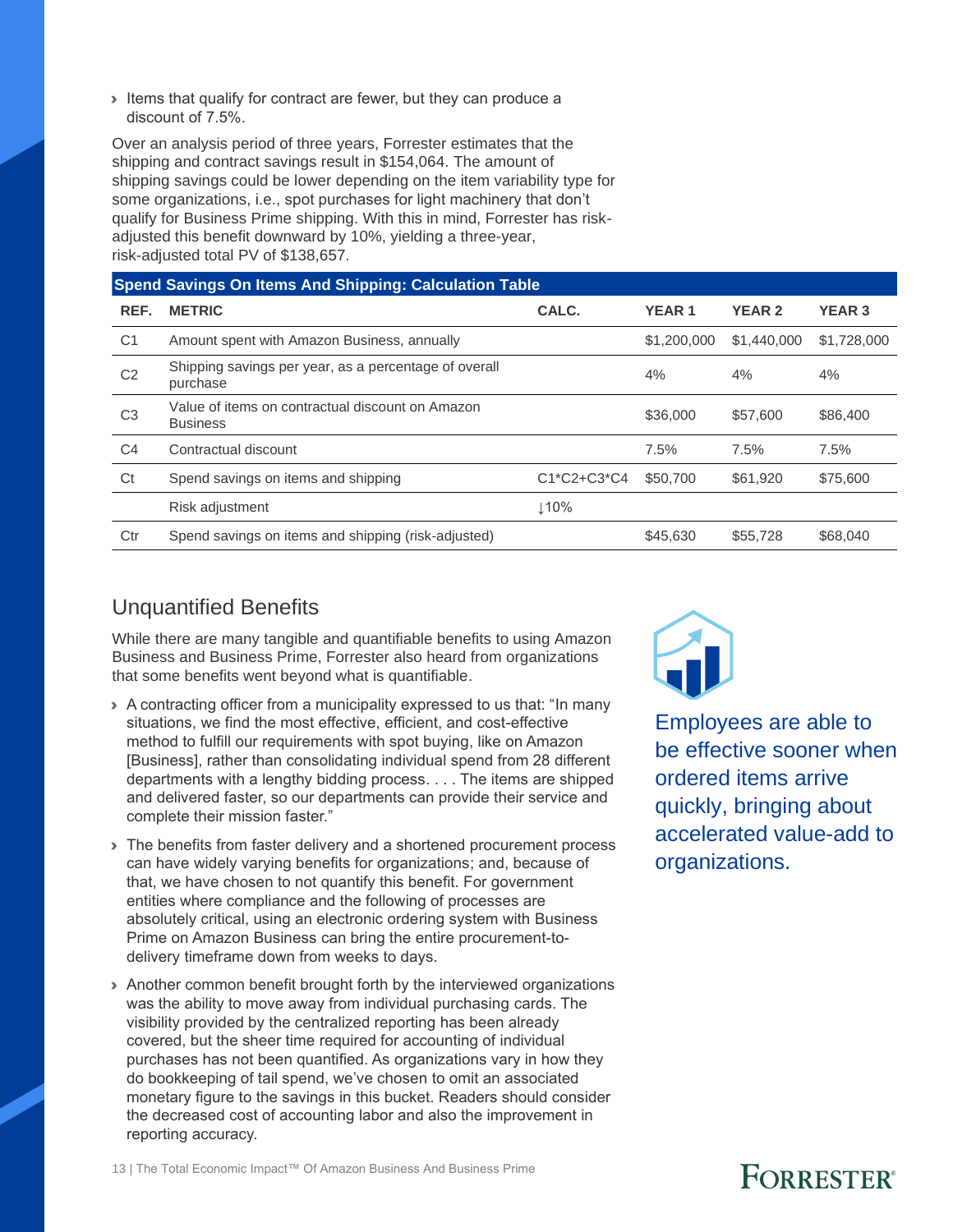#### **Flexibility**

The value of flexibility is clearly unique to each customer, and the measure of its value varies from organization to organization. There are multiple scenarios in which a customer might choose to implement Business Prime on its Amazon Business account and later capitalize on additional benefits, including:

- › **Decreased stress on cashflow with term-based payments up to net 60.** Some organizations pay immediately on tail spend, but Amazon Business gives the opportunity to pay on terms and even extend those terms with Business Prime. The possibility of freeing up cashflow with extended payment terms like net 60 for qualified customers provides the opportunity to hold on to working capital longer to best leverage the cashflow.
- › **The global footprint of Amazon Business makes it easy for organizations to scale internationally.** An interviewee expressed to Forrester: "When it comes to global reach, Amazon [Business] is uniquely able to offer services in most, if not all the countries that we operate today and potentially in the future." Should an organization expand, Amazon [Business] will be there to supply them in many of the new territories.

Flexibility would also be quantified when evaluated as part of a specific project (described in more detail in Appendix A).

Flexibility, as defined by TEI, represents an investment in additional capacity or capability that could be turned into business benefit for a future additional investment. This provides an organization with the "right" or the ability to engage in future initiatives but not the obligation to do so.

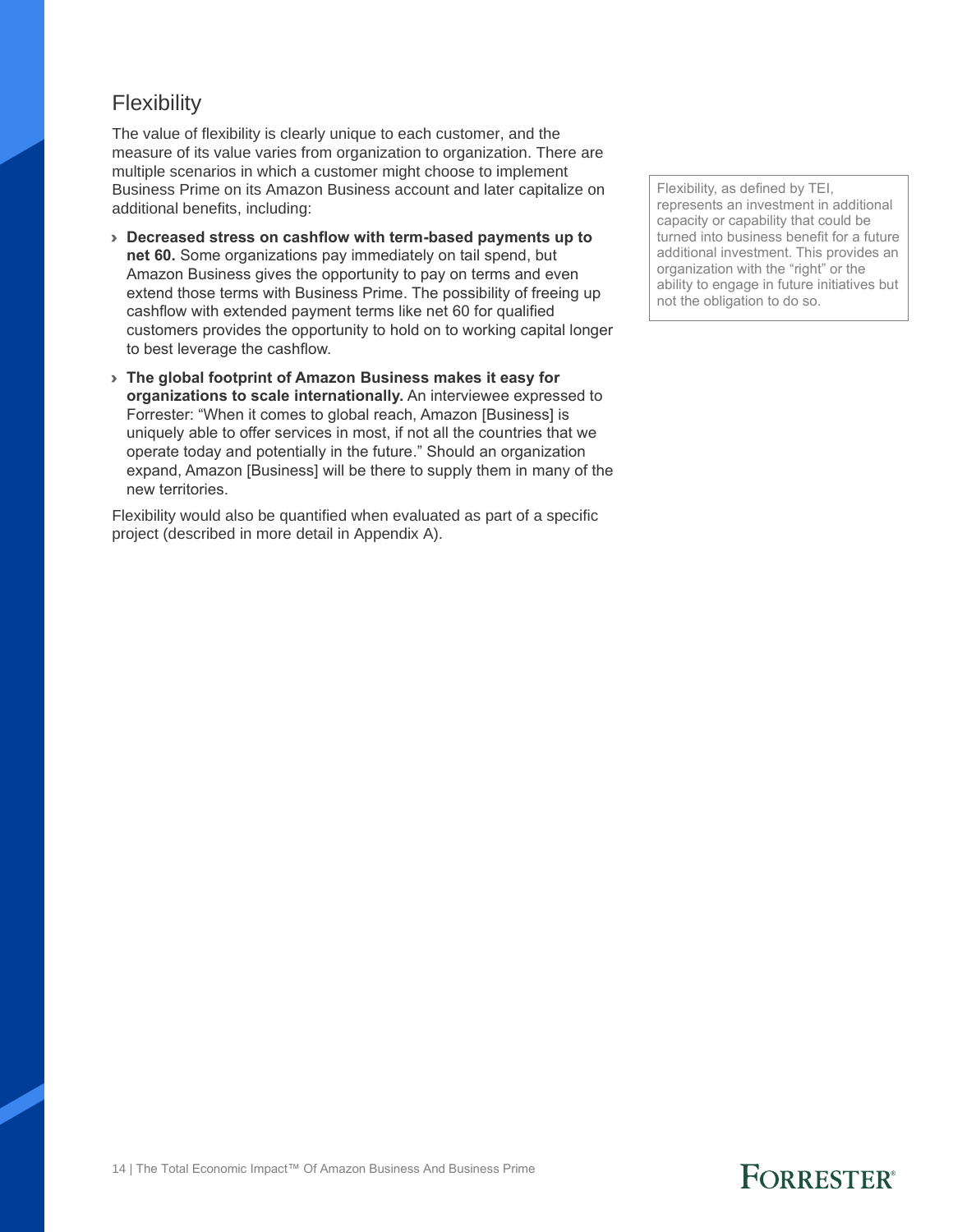# **Analysis Of Costs**

#### **QUANTIFIED COST DATA AS APPLIED TO THE COMPOSITE**

| <b>Total Costs</b> |                                      |                |               |               |               |              |                      |  |
|--------------------|--------------------------------------|----------------|---------------|---------------|---------------|--------------|----------------------|--|
| REF.               | <b>COST</b>                          | <b>INITIAL</b> | <b>YEAR 1</b> | <b>YEAR 2</b> | <b>YEAR 3</b> | <b>TOTAL</b> | <b>PRESENT VALUE</b> |  |
| Dtr                | <b>Business Prime costs</b>          | \$10,099       | \$0           | \$10,099      | \$10,099      | \$30,297     | \$26,033             |  |
| Etr                | Integration and implementation costs | \$59,126       | \$0           | \$1,938       | \$1,938       | \$63,002     | \$62,184             |  |
|                    | Total costs<br>(risk-adjusted)       | \$69,225       | \$0           | \$12.037      | \$12,037      | \$93,299     | \$88,217             |  |

#### Business Prime Membership Costs

Interviewed organizations indicated that the cost to use Business Prime was fairly insignificant. For larger organizations that had decentralized purchasing, the cost of Business Prime Enterprise plan was approximately \$10,099 per year, plus tax.

- › There are no additional service charges from Amazon Business and Business Prime, for either customer service, support, or technical assistance.
- › Modeling the cost of membership across three years and including organizational headcount growth (which does not incur additional costs at the Enterprise level), the total cost comes to PV total of \$26,033.
- › Forrester does not expect upward deviation from this cost, especially as the pricing is transparent on the Amazon Business website.

The table above shows the total of all costs across the areas listed below, as well as present values (PVs) discounted at 10%. Over three years, the composite organization expects risk-adjusted total costs to be a PV of \$87,962.



Reviewer accounts which provide spend visibility and drive spend control are included in most plans.

| <b>Business Prime Costs: Calculation Table</b> |                                      |       |                |              |               |               |  |  |
|------------------------------------------------|--------------------------------------|-------|----------------|--------------|---------------|---------------|--|--|
| REF.                                           | <b>METRIC</b>                        | CALC. | <b>INITIAL</b> | <b>YEAR1</b> | <b>YEAR 2</b> | <b>YEAR 3</b> |  |  |
| D <sub>1</sub>                                 | User seats and administrator seats   |       | \$10.099       |              | \$10.099      | \$10,099      |  |  |
| Dt                                             | <b>Business Prime costs</b>          | D1    | \$10,099       | \$0          | \$10,099      | \$10,099      |  |  |
|                                                | Risk adjustment                      | 0%    |                |              |               |               |  |  |
| Dtr                                            | Business Prime costs (risk-adjusted) |       | \$10.099       | \$0          | \$10.099      | \$10,099      |  |  |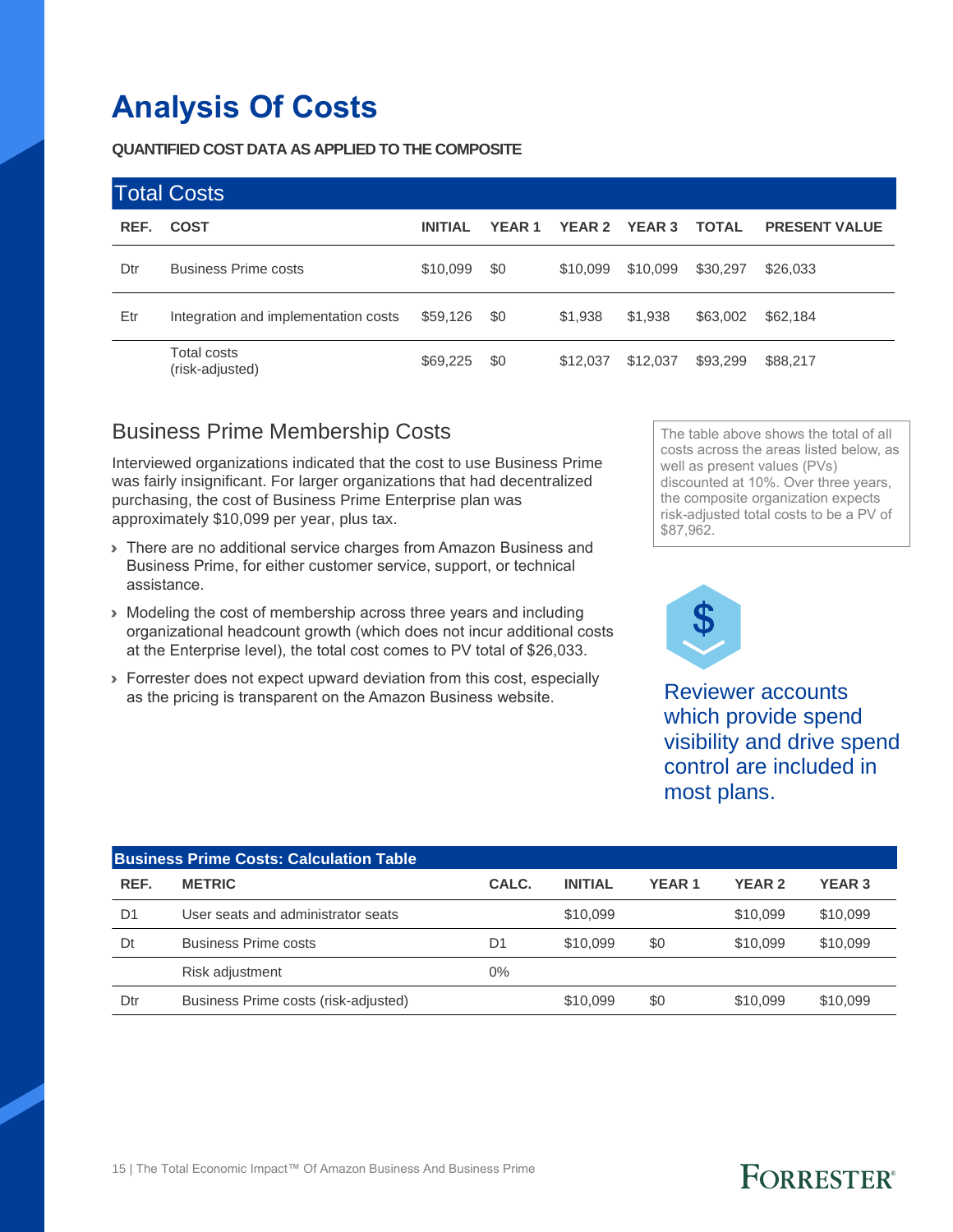#### Integration And Implementation Costs

Many of the interviewed organizations indicated that automation and the streamlining of procurement was their first initiative when adding Amazon Business to their procurement programs. To enable the automation, the organizations engaged Amazon Business to enable punchout to their existing eProcurement platform.

Amazon Business provided integration and implementation services to assist organizations at no cost, but organizations still incurred internal labor costs for integration. Beyond integration of the catalogs, permission, thresholds, and approval workflows were also set. Most commonly, customers indicated that they were able to use Amazon Business almost immediately upon sign-up, but the complete integration for larger organizations took up to three months.

Forrester assumes for the composite organization that:

- › Complete integration is a three-month effort.
- > Three FTEs spend 50% of their time on the effort, aided by Amazon Business professional services.
- › Integration is performed with Coupa.
- › Approximately 40 to 50 hours are spent yearly on assigning internal purchasing rights and contract negotiations fsaraor products.

With these considerations, Forrester forecasts the cost of implementation to be \$51,820 PV over three years. We note that there can be variability to how organizations approach guided buying — as in the case of the government customers we interviewed. To account for the risk of variability and increased effort to prepare rights, purchasable items, and taxation, Forrester adjusted this cost upward by 20%, yielding a threeyear, risk-adjusted total PV of \$62,814



**Three months** Total implementation and deployment time

Implementation risk is the risk that a proposed investment may deviate from the original or expected requirements, resulting in higher costs than anticipated. The greater the uncertainty, the wider the potential range of outcomes for cost estimates.

#### **Integration And Implementation Costs: Calculation Table**

| REF.           | <b>METRIC</b>                                                              | CALC.       | <b>INITIAL</b> | <b>YEAR</b> | <b>YEAR</b> | <b>YEAR</b><br>3 |
|----------------|----------------------------------------------------------------------------|-------------|----------------|-------------|-------------|------------------|
| E1             | Catalog database integration effort in hours                               |             | 780            |             |             |                  |
| E <sub>2</sub> | Hourly labor of integration specialists                                    |             | \$60.58        |             |             |                  |
| E <sub>3</sub> | Time spent to assign rights and perform contract<br>negotiations, in hours |             | 50             |             | 40          | 40               |
| E4             | Hourly labor of procurement analyst                                        |             | \$40.38        | \$40.38     | \$40.38     | \$40.38          |
| Et             | Integration and implementation costs                                       | E1*E2+E3*E4 | \$49,271       | \$0         | \$1,615     | \$1,615          |
|                | Risk adjustment                                                            | ↑20%        |                |             |             |                  |
| Etr            | Integration and implementation costs (risk-adjusted)                       |             | \$59,126       | \$0         | \$1,938     | \$1.938          |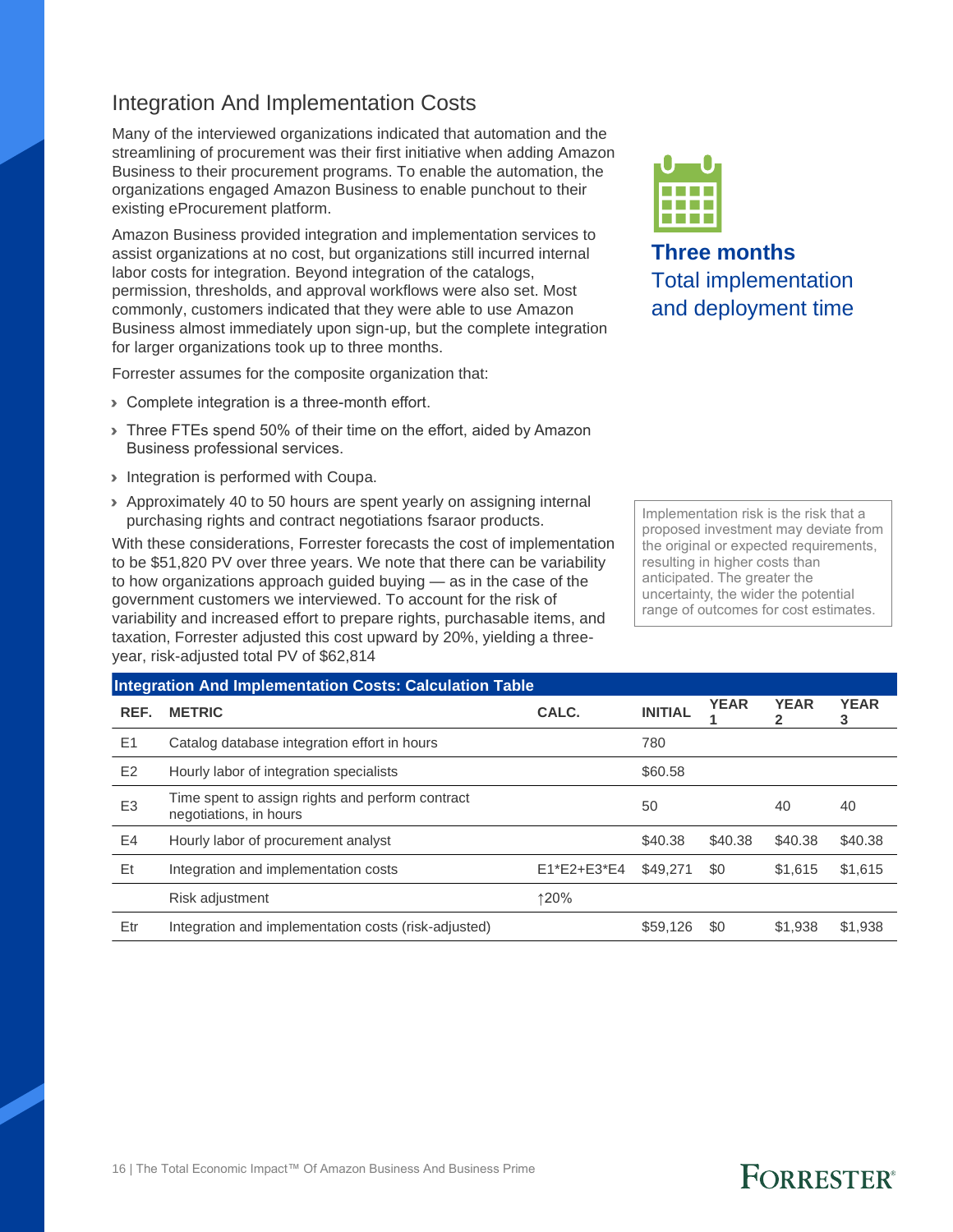# **Financial Summary**

#### **CONSOLIDATED THREE-YEAR RISK-ADJUSTED METRICS**



The financial results calculated in the Benefits and Costs sections can be used to determine the ROI, NPV, and payback period for the composite organization's investment. Forrester assumes a yearly discount rate of 10% for this analysis.

These risk-adjusted ROI, NPV, and payback period values are determined by applying risk-adjustment

# factors to the unadjusted results in each Benefit and Cost section.

#### **Cash Flow Analysis (Risk-Adjusted)**

|                       | <b>INITIAL</b> | YEAR <sub>1</sub> | YEAR 2     | YEAR 3     | <b>TOTAL</b> | <b>PRESENT</b><br>VALUE |
|-----------------------|----------------|-------------------|------------|------------|--------------|-------------------------|
| Total costs           | (\$69,225)     | \$0               | (\$12,037) | (\$12,037) | (\$93,299)   | (\$88,217)              |
| <b>Total benefits</b> | \$0            | \$234,968         | \$229,497  | \$232,335  | \$696,800    | \$577,831               |
| Net benefits          | (\$69,225)     | \$234,968         | \$217,460  | \$220,298  | \$603,501    | \$489,614               |
| <b>ROI</b>            |                |                   |            |            |              | 555%                    |
| Payback period        |                |                   |            |            |              | $<$ 6 months            |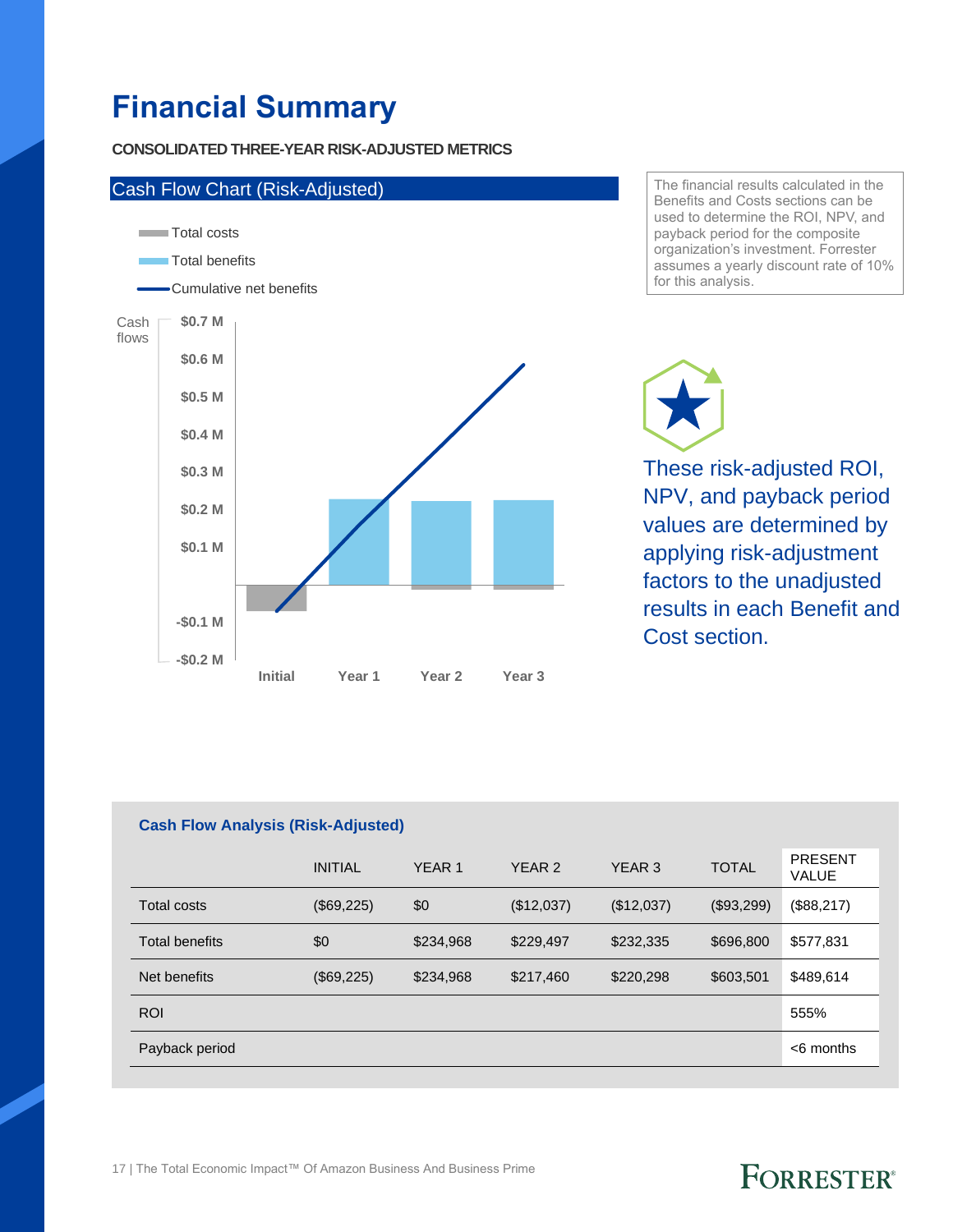# **Amazon Business and Business Prime: Overview**

The following information is provided by Amazon Business. Forrester has not validated any claims and does not endorse Amazon or its offerings.

### Amazon Business

Amazon [Business](http://amazon.com/b2b) offers an online store that provides easy access to millions of products with a variety of benefits that help organizations shape purchasing processes and improve business operations. With Amazon Business, buyers get the familiar purchasing experience of Amazon, with features that make it easy to buy for work. Organizations of all sizes are able to simplify buying, reduce costs, manage purchasing, and streamline procurement processes. Amazon Business serves millions of customers across industries including Retail, Manufacturing, Financial Services, Healthcare, Government, and Education.

Business Prime is a premium membership available for an Amazon Business account. With Business Prime, organizations have unlimited fast, free shipping on eligible orders, plus advanced features for even greater business benefits.

For more information, visit<http://amazon.com/b2b>